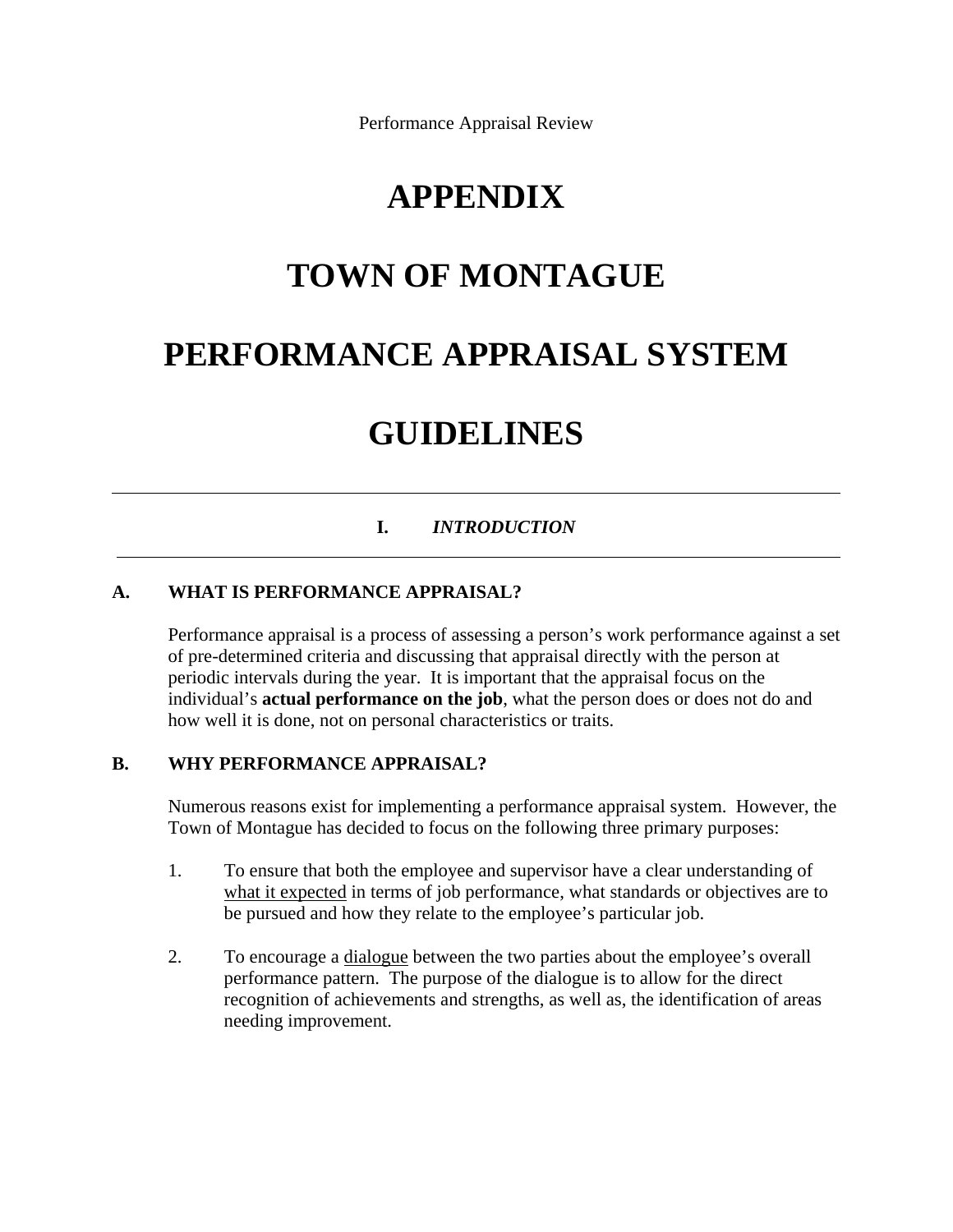3. To serve as a mechanism for discussing the employee's career growth potential and for planning professional development activities that advance his or her career goals. Appraisals may also be factored into other personnel decisions.

The performance appraisal process provides a system for the comprehensive and ongoing communication of expectations and instruction, not simply the completion of a form.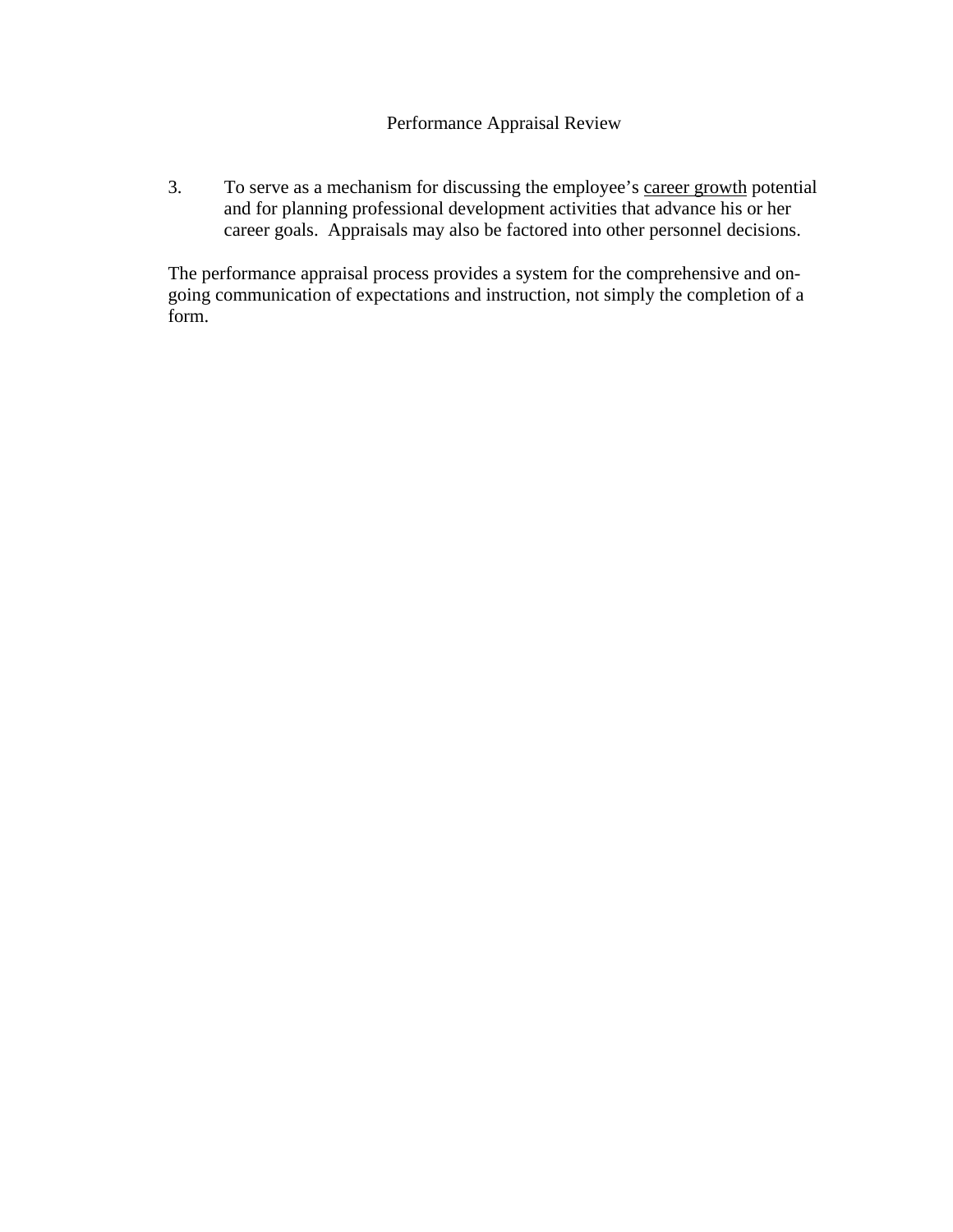### Performance Appraisal Review

## **C. WHO EVALUATES WHOM?**

Employees are appraised by their immediate supervisor. In those instances where an employee also answers to a Board of Directors, the Board will also be given an opportunity to have input into the evaluation. Generally, the immediate supervisor is the person responsible for most of the following:

- Assigning work to the employee and changing work assignments as needed.
- Reviewing the employee's work.
- Approving weekly time use for the employee.
- Handling employee complaints.
- Recommending discipline, if necessary.

In most cases, the immediate supervisor is a department or mid-level manager

## **D. HOW OFTEN SHOULD AN APPRAISAL TAKE PLACE?**

Performance appraisal works best when it is an on-going process and when the supervisor frequently meets both formally and informally, with the employee to discuss progress from both perspectives. Regular informal communication is strongly recommended.

This system requires three formal sessions:

- 1. A meeting at the **beginning of the appraisal year** to review the evaluation criteria and to establish what is expected in terms performance.
- 2. A **mid-year review** to assess and measure progress for the first six months against the criteria established on the form.
- 3. An **annual review** to apprise the employee's overall performance for the full appraisal year and to discuss plans for any future **professional development** needs.

## **E. THE APPRAISAL CYCLE**

The appraisal year would begin on July 1 and end on the following June  $30<sup>th</sup>$ . The Mid-Year Review would take place on or before December  $1<sup>st</sup>$ , and the annual review on or before June  $1<sup>st</sup>$ .

## **F. HOW TO ENSURE FAIRNESS**

As with any appraisal system, the potential exists for misuse or inconsistent application across departments. Among the problems that can develop are: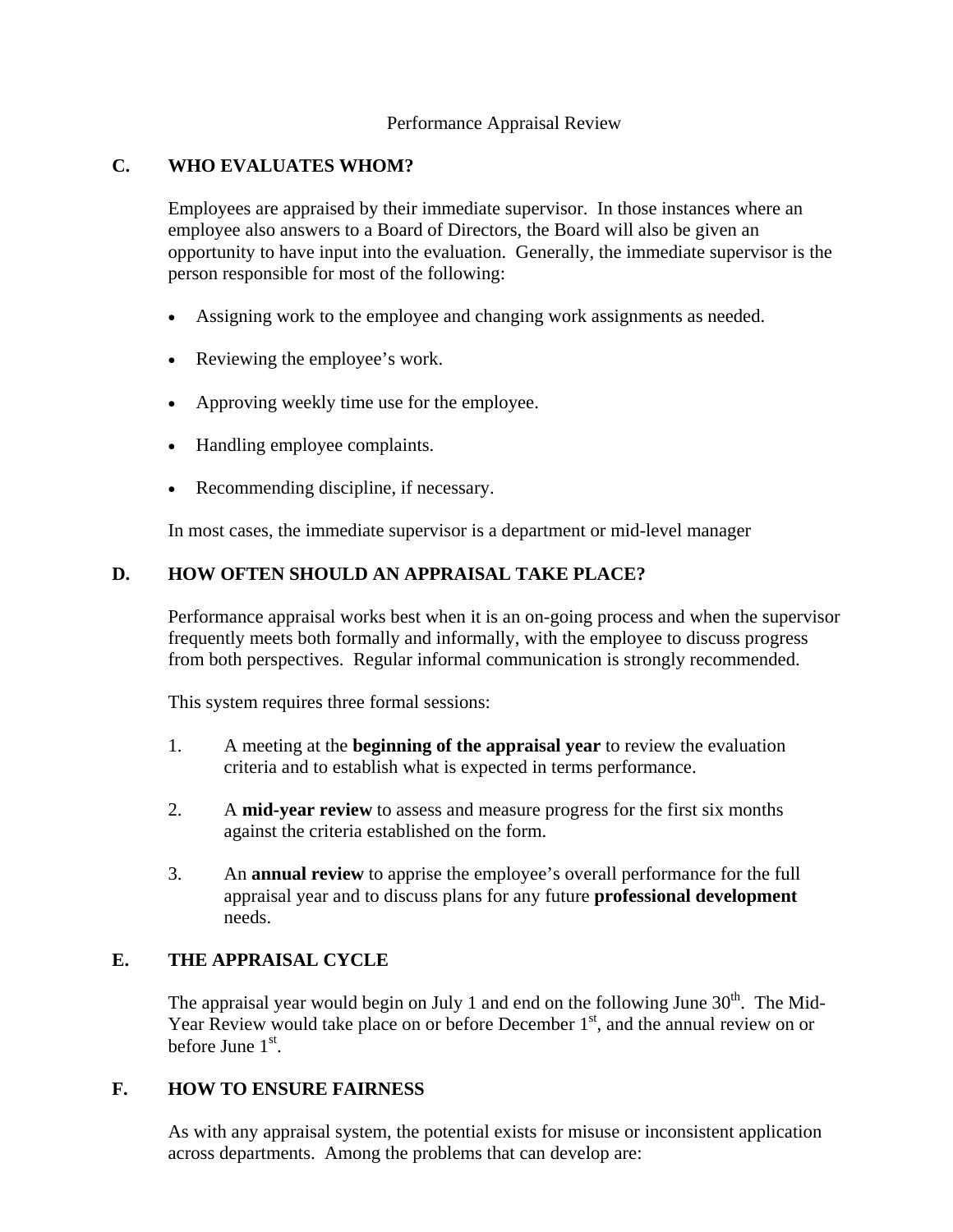- Consistently harsh or lenient appraisals.
- The reluctance to rate either high or low, but to give all "accomplished" or "Met Expectations".
- The "Halo effect", if a person is seen as a "good employee" s/he is evaluated as "Exceeded Expectations" on every key performance factor whether it is justified or not.
- Allowing personal likes or dislikes to influence appraisals and overlooking the actual performance.

Because of these natural tendencies, the following checks and balances are built into the system.

### **1. Training and Orientation**

All managers and employees will receive training to provide them with:

- A complete understanding of the performance appraisal process including its purpose, the evaluation criteria, the rating mechanism, and the procedures for implementing the system.
- Practice in applying the critical skills of evaluation, communication and coaching.

## **2. Oversight Role of the Administrator's Office and Board of Selectmen**

The Town Administrator will monitor the appraisal process to ensure that the appraisals are done in a timely manner and that appraisers adhere to the system's guidelines. A major component of the oversight process will be a review of the supervisor's ability to evaluate subordinates. This is included as a criteria in department head evaluations, including that of the Town Administrator, who is evaluated by the Board of Selectmen.

## **3. Second-Level Review**

Following the establishment of the performance plan, the mid-year review, and the annual review, the process will be reviewed by an ad-hoc reviewing authority in order to ensure consistency and proper use of the system. The review committee will consist of three members, the first appointed by the Town Administrator, the second by a simple majority vote of Department heads, and the third member shall be selected by the first two. The second level review will take place **after** the performance plan has been established and after the appraisals have been completed by the supervisor. The reviewing authority will not alter any of the appraisals. However, the reviewing authority may point out inconsistencies, ask for more justification, or require additional meetings between the supervisor and the employee in order to clarify or re-assess certain objectives and/or performance factors.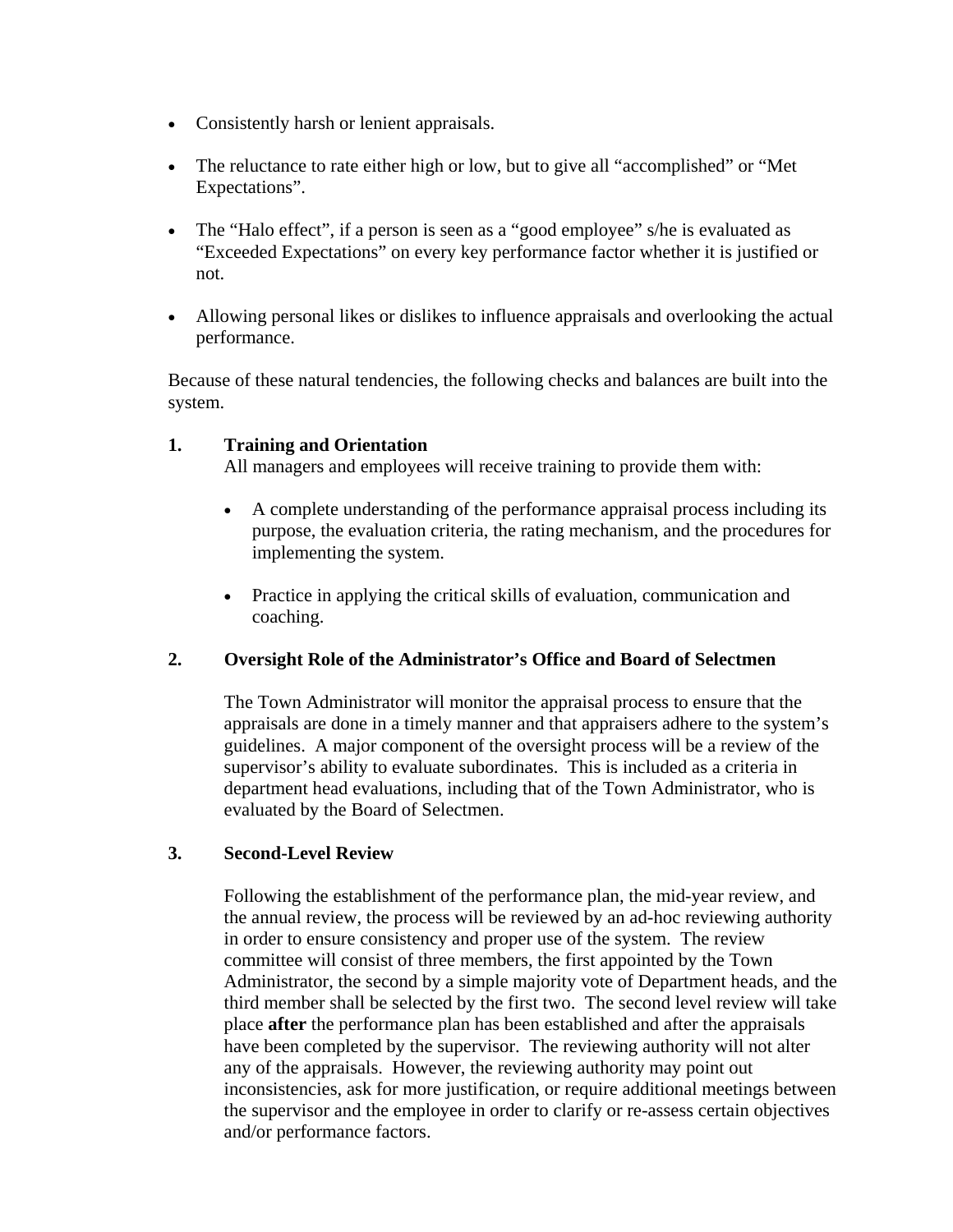## **4. Appeals Process**

At the time of the annual review, an employee who feels that his or her appraisal is inaccurate may appeal that appraisal to the reviewing authority. The reviewing authority may, after thorough review, sustain or recommend a modification of the appraisal.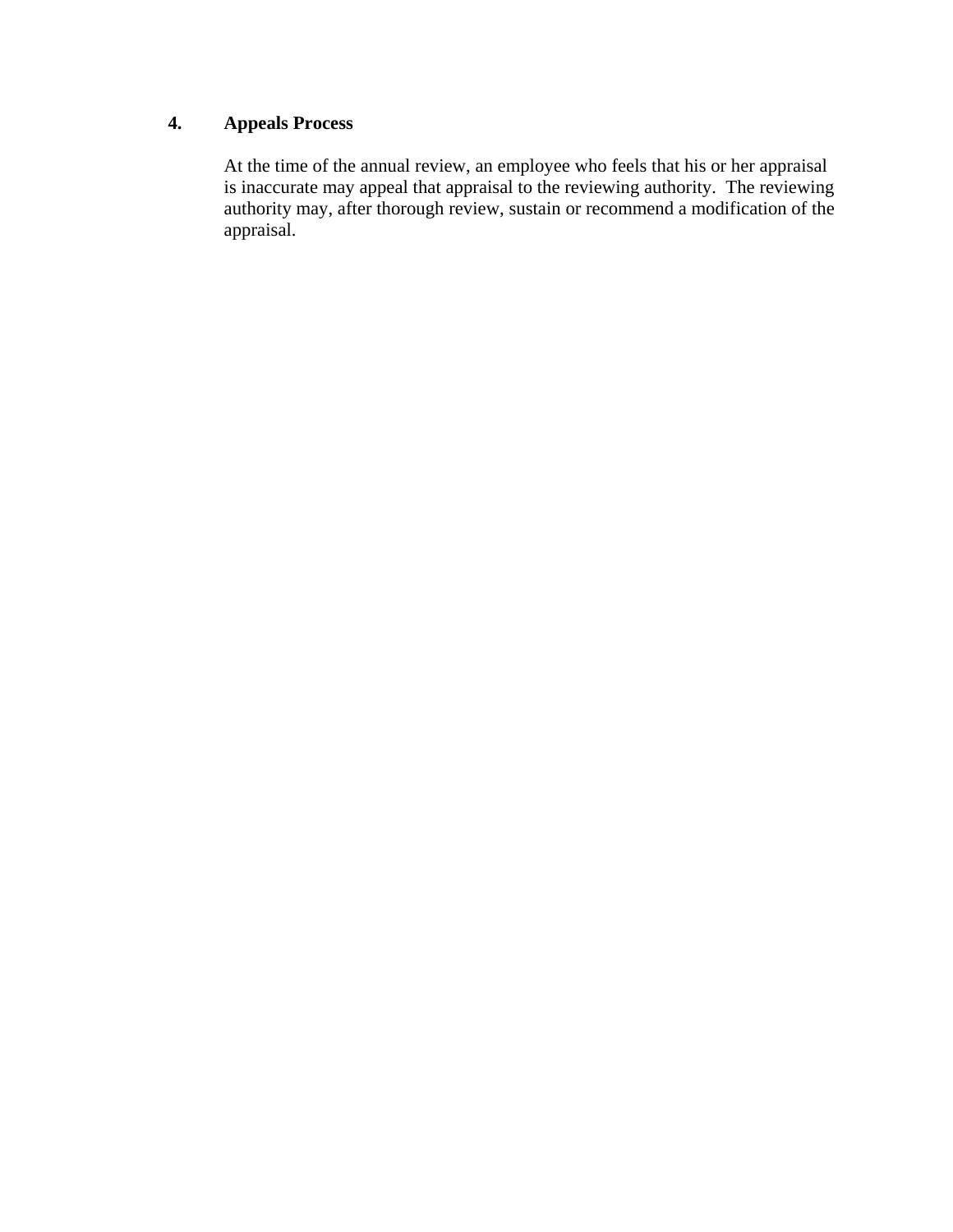## **II. THE PROCESS**

## **A***.* **TOWN-WIDE GOALS**

 $\overline{a}$ 

 $\overline{a}$ 

The performance appraisal process begins with the setting of town-wide goals by the Board of Selectmen. Annually in May, the Board of Selectmen shall formulate and adopt town-wide policy goals for the ensuing twelve month period. The Town Administrator shall submit his/her written recommendations in this regard to the Board of Selectmen; and the goals, once adopted by the board, shall be reduced to writing and provided to the Town Administrator. The ultimate responsibility for the development, finalization and communication of these statements lies with the appointing authority.

## **B***.* **DEPARTMENT MISSION, GOAL AND OBJECTIVE SETTING**

Town-wide goals establish the broad parameters within which departments define their missions, set departmental goals and objectives, and develop specific programs with budgets to move the departments or the town towards the goals it has set. Under the program-based budget that the Town of Montague has adopted, departments formulate their priority objectives when they develop and submit their budget proposals for the upcoming year.

The department head/administrator can work from the department's budget document to accomplish mission setting and strategic planning. Using the budget document to build on, the steps to be completed in this phase are:

- To finalize these statements, each year after the budgetary process has been completed.
- To communicate them within the department.

Department objectives should be reviewed and formalized as soon as possible after the new fiscal year has begun so that the department's employees can begin working toward their achievement.

## **C***.* **PERFORMANCE PLANNING**

A process of joint planning and communication among the management levels is required once the department's mission, goals and priority objectives have been established and communicated within the department. This process of joint planning is to ensure that each manager understands what he/she is expected to accomplish in the upcoming performance period, and communicates these expectations to staff. Different measures of performance are used in the evaluation of management and non-management personnel. These key differences are described below: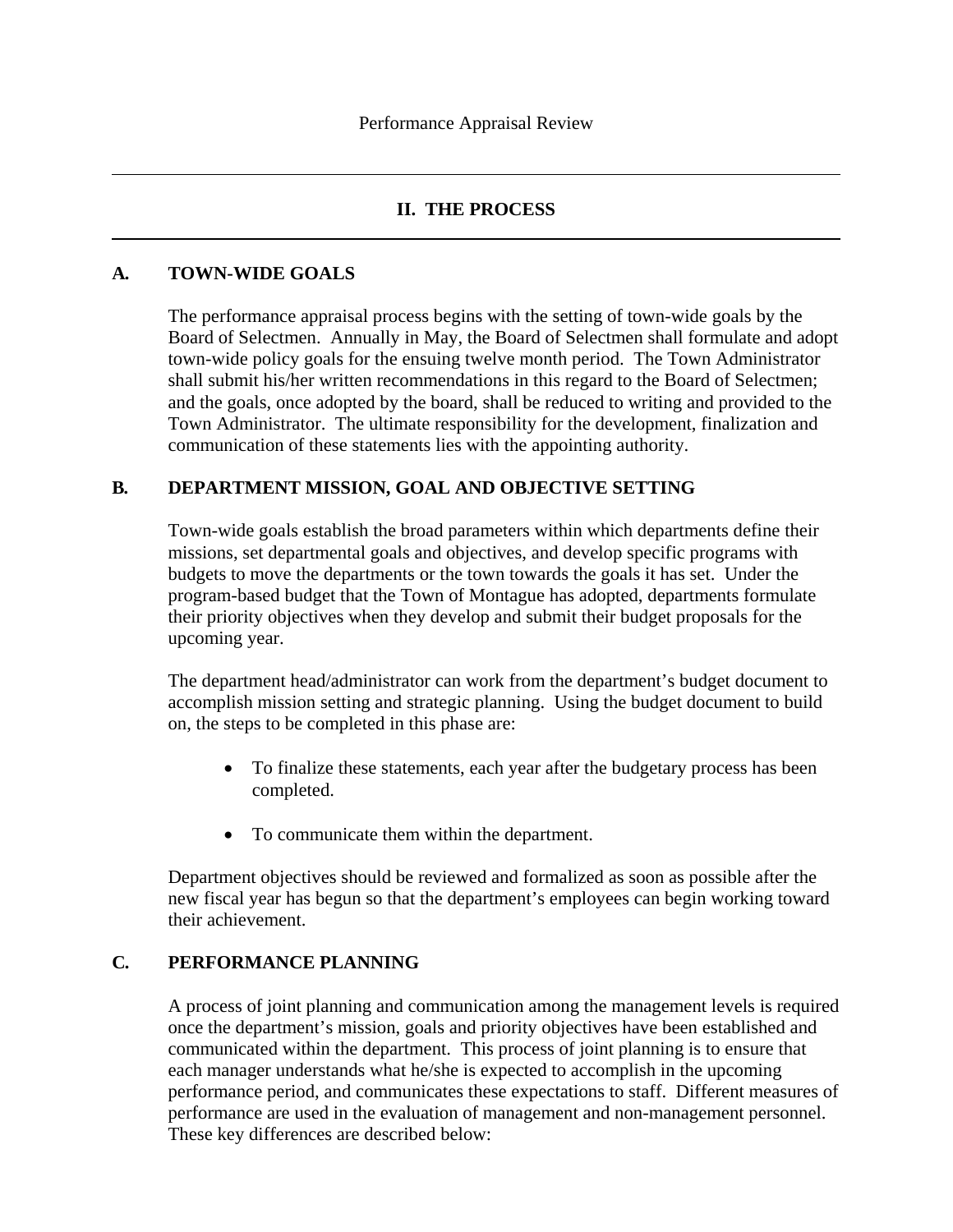#### **1. Performance measures for management personnel**

The appraisal format for **management personnel** focuses on two aspects of performance.

- **Results** specific measurable objectives the manager is committed to achieving (Priority performance objectives); and
- **How the person manages** what skills or abilities he or she displays in pursuing those objectives (Key performance factors)

## **2. Priority Performance Objectives**

At the beginning of each fiscal year, the manager and his or her supervising manager will negotiate a set of five objectives which represent the most important aspects of the manager's responsibilities for that year. Where possible, those objectives should be linked to town-wide goals formulated by the Board of Selectmen.

Objectives may be negotiated if changing conditions warrant a different outcome. It is also helpful to identify **conditional factors** that will influence the manager's ability to accomplish a particular objective, e.g. various kinds of support needed, official approvals, changes in priorities etc.

## • **Types of Objectives**

**Improvement objectives:** are established when an existing condition or level of performance will not be desirable or acceptable in the future. For example:

To increase the return on the investment of town revenues from \$ to \$ during the next fiscal year.

**Maintenance objectives:** represent a commitment to stabilizing a desireable existing condition or level of performance. For example:

To maintain the same snow removal routes as last year, at the same level of quality, with a 2% increase in costs.

**Innovative objectives:** reflect a commitment to institute a new method or approach to the work effort. For example:

To develop and implement a more sophisticated, computerized financial management system by June 30, 2002

**Professional Development objectives:** represent a commitment to improving the manager's base of knowledge and skill, to become more expert in a critical area. For example: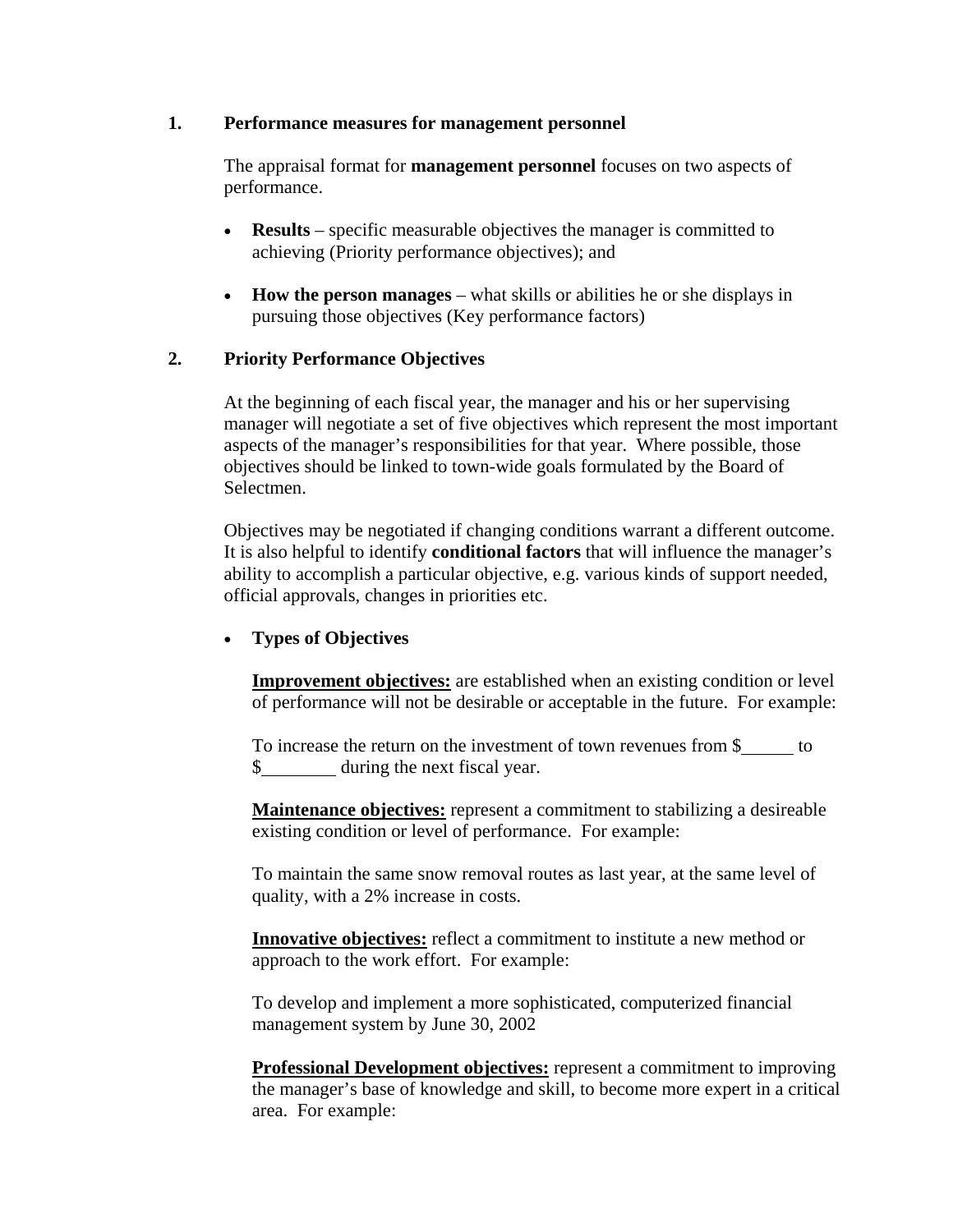To become fully knowledgeable and conversant in modern criminal investigation techniques, to a point where I can effective instruct other officers (by May 15, 2002)

• **Criteria for Sound Objectives** – to be meaningful each objective needs to meet the following guidelines:

**Begin with an action verb** – a word that provides direction and signifies action or accomplishment. For example:

- To increase
- To reduce
- To maintain
- To install
- To develop and implement

**Relate to a single key result –** All objectives should specify **what** is to be accomplished, not how. But only one result should be sought; more than one will make it difficult to verify.

**Include one or more measures of performance** – These are usually indications of how much is to be accomplished (quantitative) or how well it is to be done (qualitative)

**Be understandable** – to those who will help in its achievement

**Include a time frame** – when the results will be achieved.

## **3. Key Performance Factors**

In addition to targeting performance toward specific outcomes or results, it is also important to consider the manager's performance in key performance areas. For management personnel these key areas are:

- Communication
- Managing Personnel
- Financial Management
- Planning and Organizing
- Innovation

At the beginning of the appraisal process, the supervising manager and the manager should discuss performance expectations for each of the key performance factors.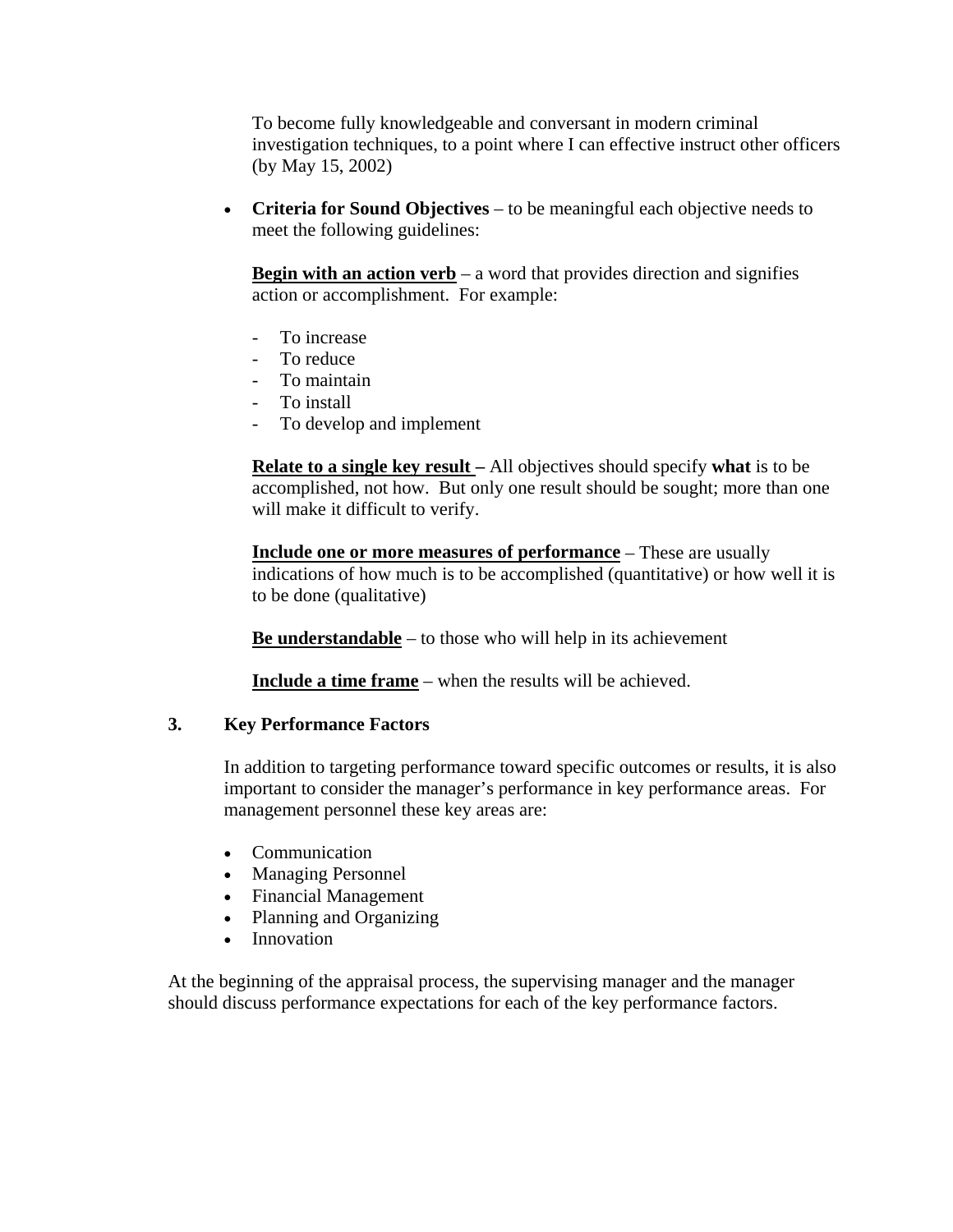### **4. Performance measures for non-management personnel**

The appraisal format for **non-management personnel** focuses solely on the employee's performance in key performance areas. For non-management personnel the **key performance factors** are:

- Quality of Work
- Cooperation
- Dealing Effectively with the Public
- Dependability
- Job Knowledge; and
- Supervision (for supervisors only)

The supervisor and the employee should discuss performance expectations for each of the performance factors at the beginning of the appraisal cycle.

## **D. THE MID YEAR REVIEW**

Approximately six months after establishing priority performance objectives and/or key performance factors, employees will meet with their supervisors to discuss progress on the attainment of objectives (managers only), renegotiating them if warranted, and in relation to key performance factors (all employees). The meeting should be a formal review meeting requiring both parties' complete attention, not something sandwiched between other meetings or responsibilities. The meeting is an opportunity to reinforce and commend good performance, acknowledge the level of progress in the attainment of priority performance objectives and key performance factors, and identify the need for improvement in specific areas.

## **E. ANNUAL REVIEW**

The annual review meeting is the supervisor's final evaluation of the employee's overall performance during the appraisal year. The meeting should include:

- An appraisal of the degree of accomplishment of each priority performance objective (managers only), checking the appropriate box and making narrative comments about each objective.
- An appraisal of the employee's performance against each of the key performance factors (all employees), checking the appropriate box and including written comments about each factor.

## **F. PROFESSIONAL DEVELOPMENT PLAN**

Professional development goals may be expressed in terms of responsibilities the employee aspires to assume both in the short term and the long term. The development strategies committed to should be aimed at promoting the growth necessary to prepare for these responsibilities.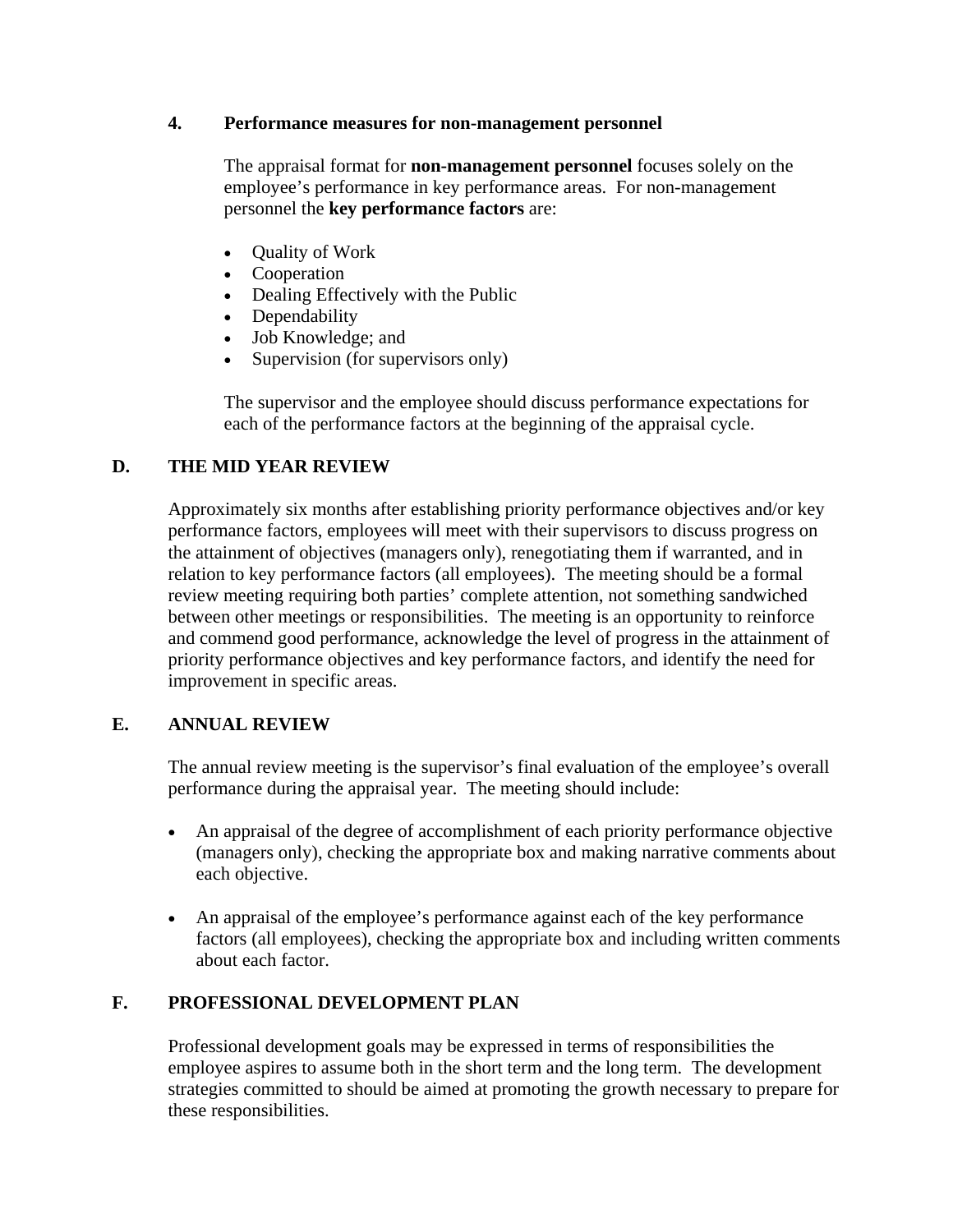The employee should take the initiative in proposing development strategies for professional growth. The supervisor should provide the guidance and coordination necessary to make the proposed plan work.

Development strategies can be planned to build capabilities in areas, which have not been stressed in the past, but will be needed in light of career goals. The development strategies could also serve to encourage the employee to further develop in areas of identified strength.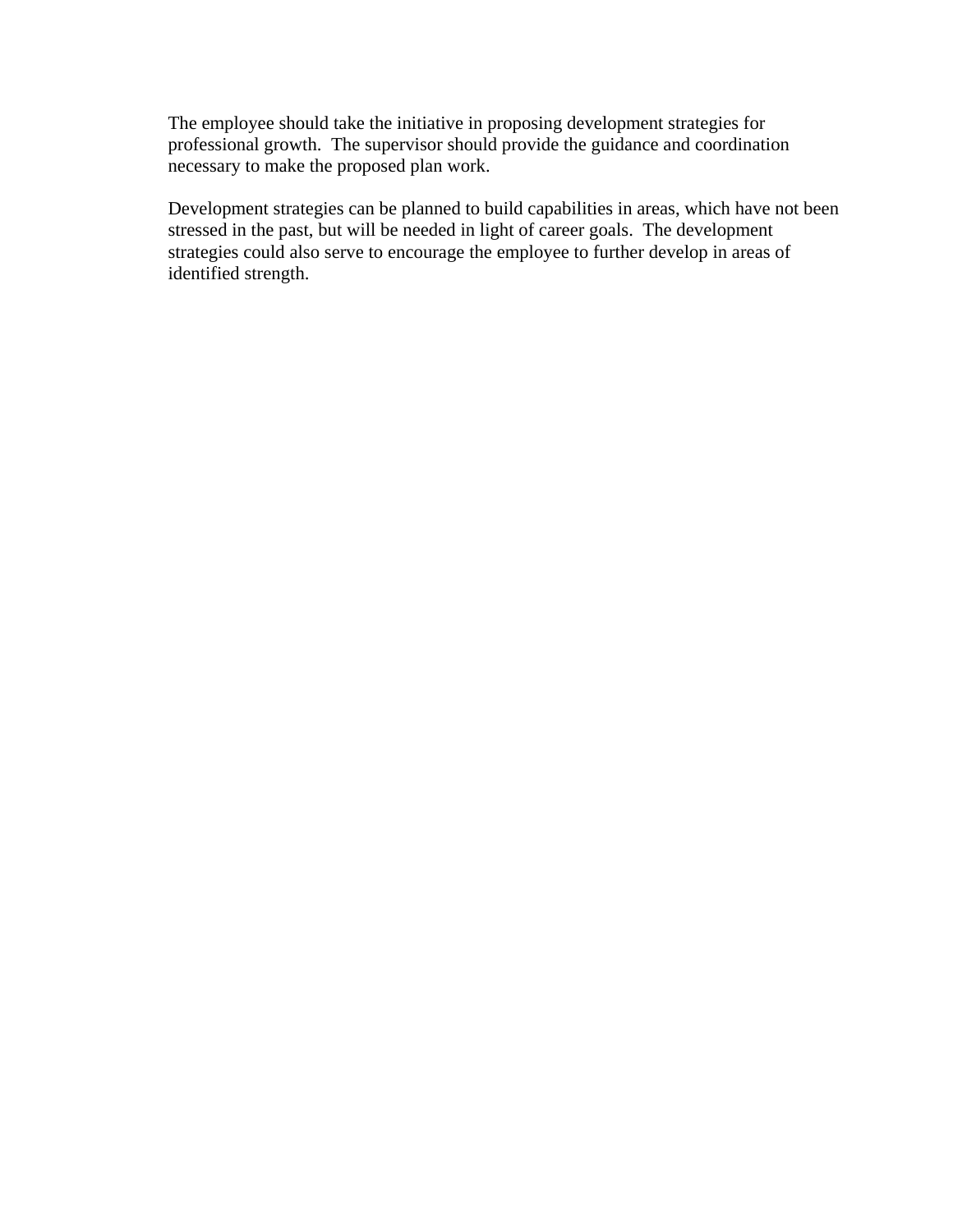# **TOWN OF MONTAGUE**

l

l

## **PERFORMANCE APPRAISAL SYSTEM (FOR MANAGERS)**

| <b>Name</b>           |        |
|-----------------------|--------|
| <b>Position</b>       |        |
| <b>Appraisal year</b> |        |
| Mid-Year              | Annual |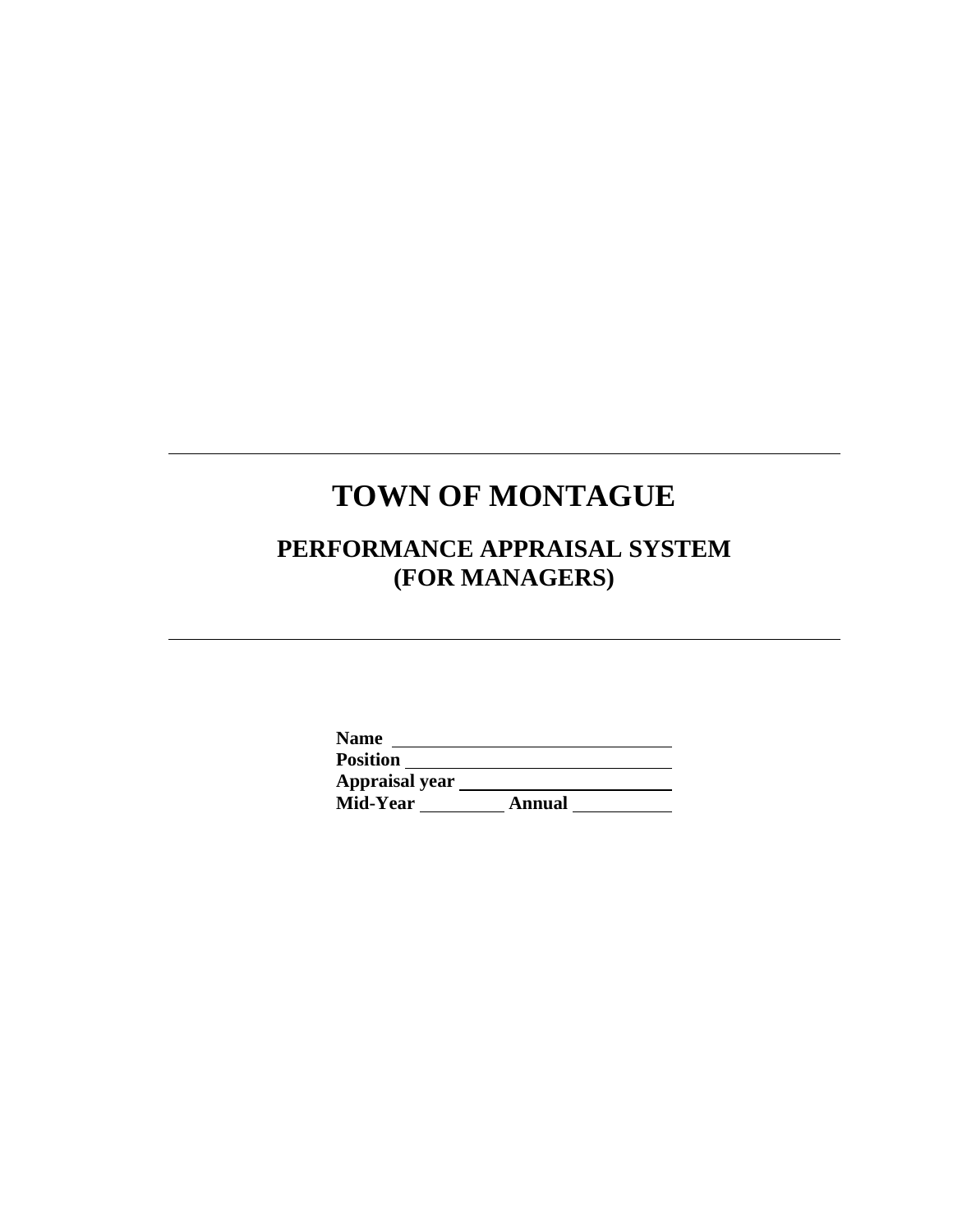## PERFORMANCE PLAN

## **PRIORITY PERFORMANCE OBJECTIVES**

The manager and supervising manager will jointly develop a series of five priority objectives to be accomplished during the next 12 months. Care should be taken that each objective states what the manager plans to accomplish, identifies one or more performance measures to determine whether each objective is accomplished, and specifies the target date of completion. (Attach additional pages if necessary)

| 1.                 |  |  |  |
|--------------------|--|--|--|
|                    |  |  |  |
| 2.                 |  |  |  |
|                    |  |  |  |
| 3.                 |  |  |  |
|                    |  |  |  |
| $\boldsymbol{4}$ . |  |  |  |
|                    |  |  |  |
| 5.                 |  |  |  |
|                    |  |  |  |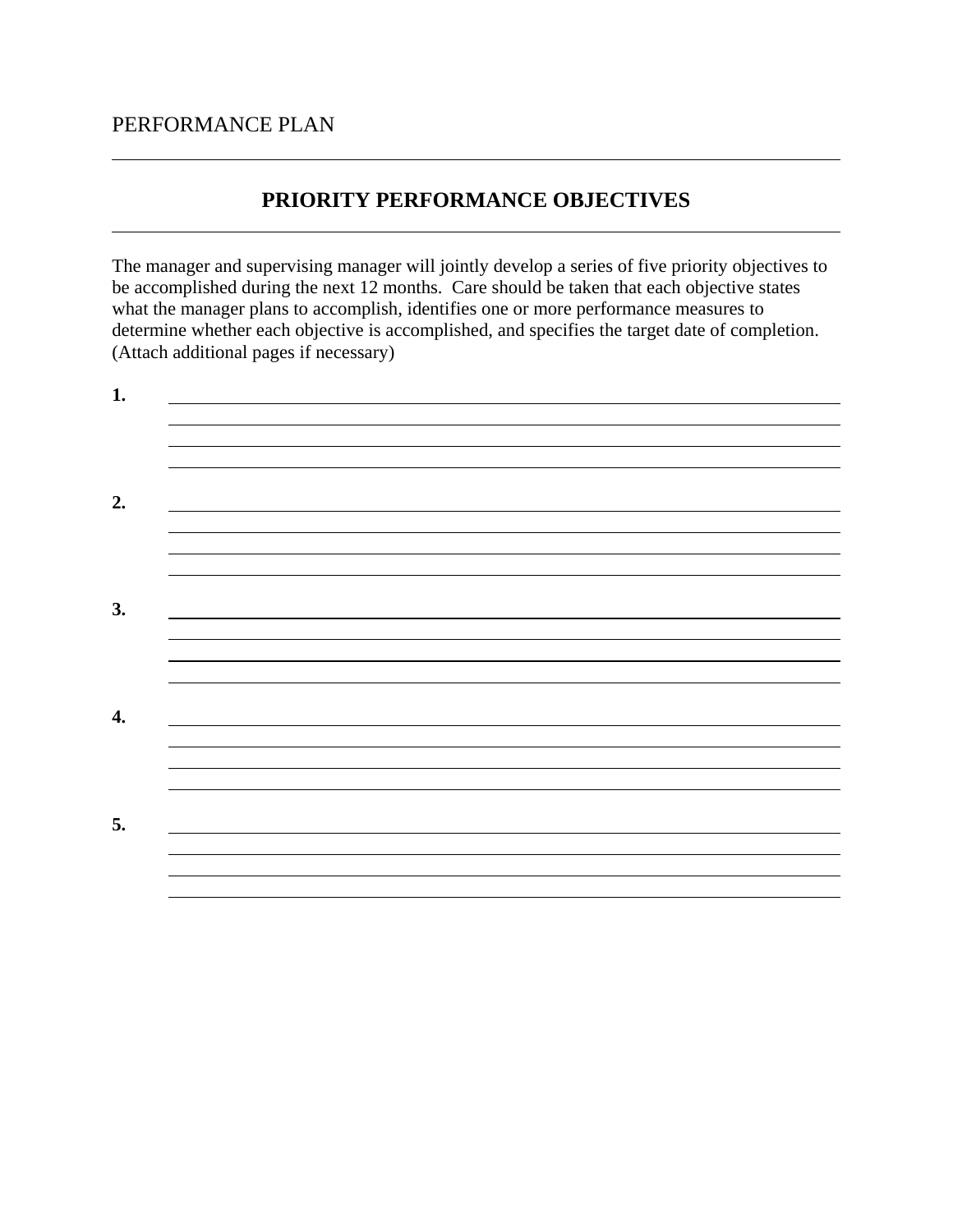## **KEY PERFORMANCE FACTORS**

Whether a manager can accomplish the performance objectives depends in part on how effectively the manager performs the key managerial functions listed below. A mutual understanding should be reached on expectations in each of these areas. Any specific or important agreements on performance expectations should be recorded below.

| <b>Managing</b>     |  |  |  |
|---------------------|--|--|--|
|                     |  |  |  |
|                     |  |  |  |
|                     |  |  |  |
| <b>Financial</b>    |  |  |  |
|                     |  |  |  |
|                     |  |  |  |
|                     |  |  |  |
|                     |  |  |  |
| <b>Planning and</b> |  |  |  |
|                     |  |  |  |
|                     |  |  |  |
|                     |  |  |  |
|                     |  |  |  |
|                     |  |  |  |
|                     |  |  |  |

| Position                   | <b>Signatures</b> | Performance Plan |
|----------------------------|-------------------|------------------|
|                            |                   |                  |
| Manager                    |                   | Date:            |
| <b>Supervising Manager</b> |                   | Date:            |
| <b>Reviewing Authority</b> |                   | Date:            |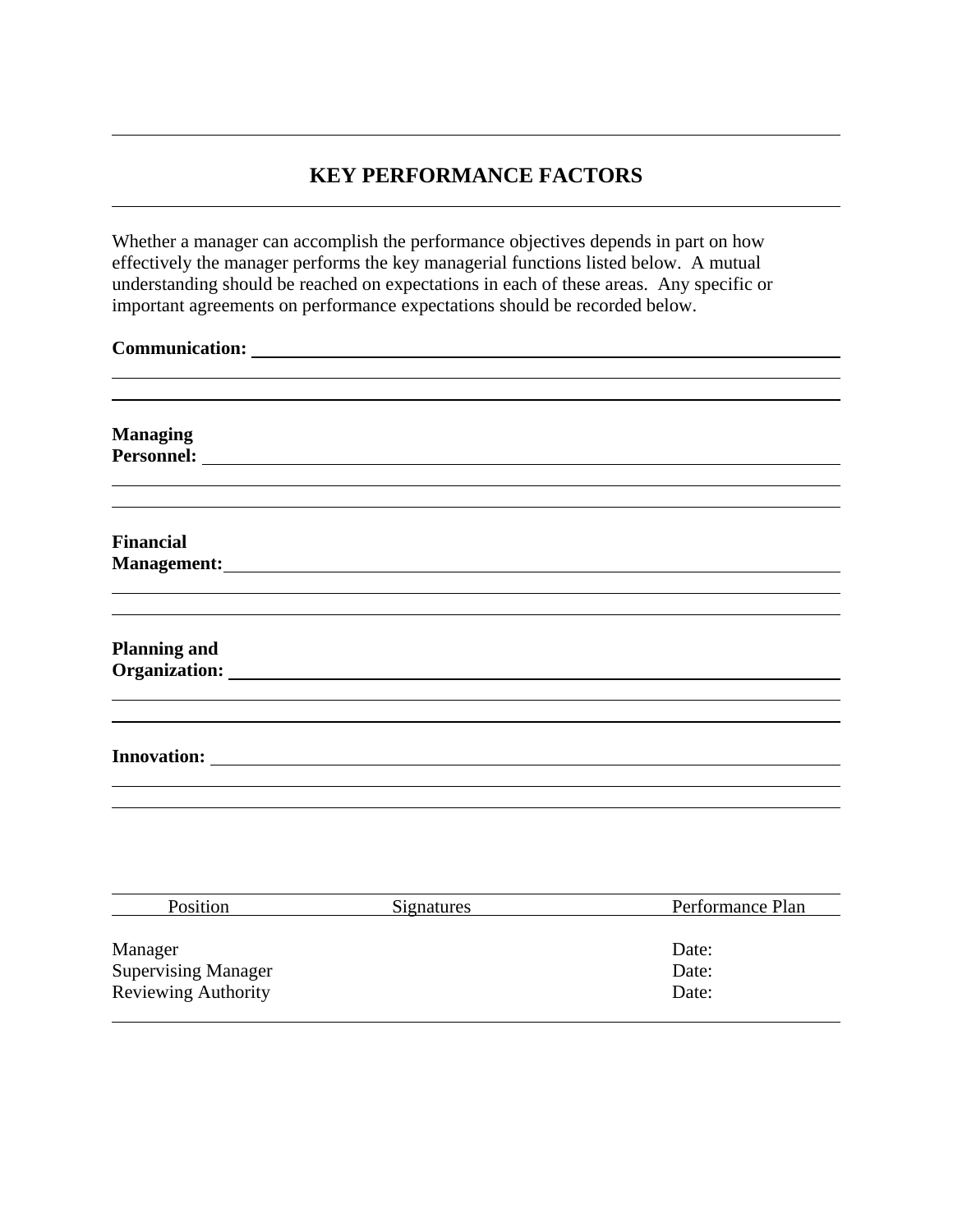#### **MID YEAR REVIEW**

 $\overline{a}$ 

In addition to informal discussions of progress, the manager and supervising manager should review the progress in meeting the priority performance objectives at least once during the twelve month period. The purpose of this discussion is to assess progress against objectives, identify obstacles, determine appropriate actions, and if necessary, revise objectives. This session will also be used to assess the key performance factors.

#### **PRIORITY PERFORMANCE OBJECTIVES**

| 1. | Status: Ahead of Schedule _____ On Schedule ______ Behind Schedule ______ |  |
|----|---------------------------------------------------------------------------|--|
| 2. | Status: Ahead of Schedule _____ On Schedule ______ Behind Schedule ______ |  |
| 3. | Status: Ahead of Schedule _____ On Schedule ______ Behind Schedule ______ |  |
| 4. | Status: Ahead of Schedule _____ On Schedule _____ Behind Schedule _____   |  |
| 5. | Status: Ahead of Schedule _____ On Schedule ______ Behind Schedule ______ |  |

## **KEY PERFORMANCE FACTORS**

|                             | Exceeds<br>Expectations | Meets<br>Expectations | Does Not Meet<br>Expectations |
|-----------------------------|-------------------------|-----------------------|-------------------------------|
| Communications              |                         |                       |                               |
| <b>Managing Personnel</b>   |                         |                       |                               |
| <b>Financial Management</b> |                         |                       |                               |
| Planning & Organizing       |                         |                       |                               |
| Innovation                  |                         |                       |                               |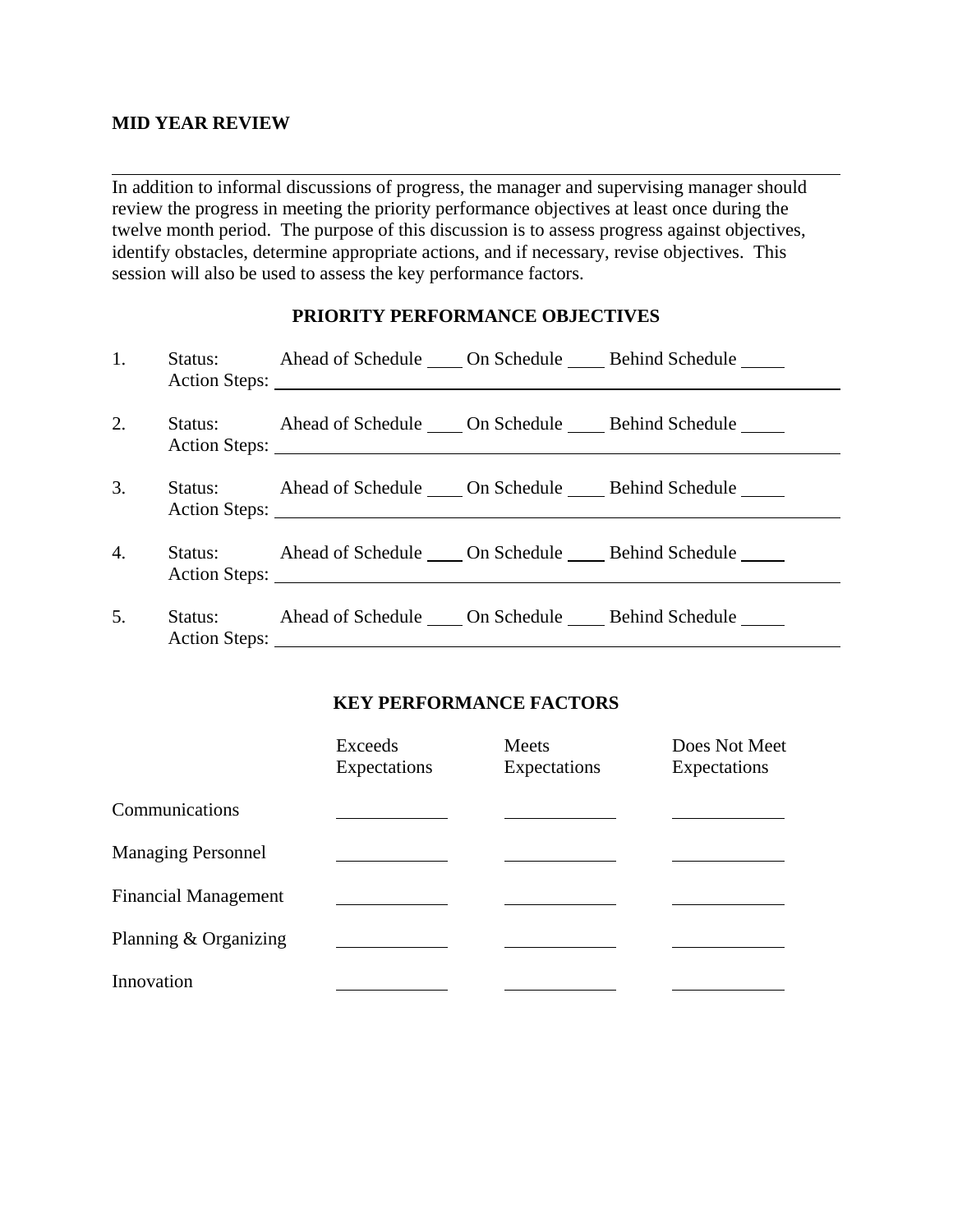| Comments: |
|-----------|
|-----------|

 $\overline{a}$ 

 $\overline{a}$ 

Corrective Action or Support Needed:

| Position                   | Signatures | Mid-Year Review |
|----------------------------|------------|-----------------|
|                            |            |                 |
| Manager                    |            | Date:           |
| <b>Supervising Manager</b> |            | Date:           |
| <b>Reviewing Authority</b> |            | Date:           |
|                            |            |                 |

and the control of the control of the control of the control of the control of the control of the control of the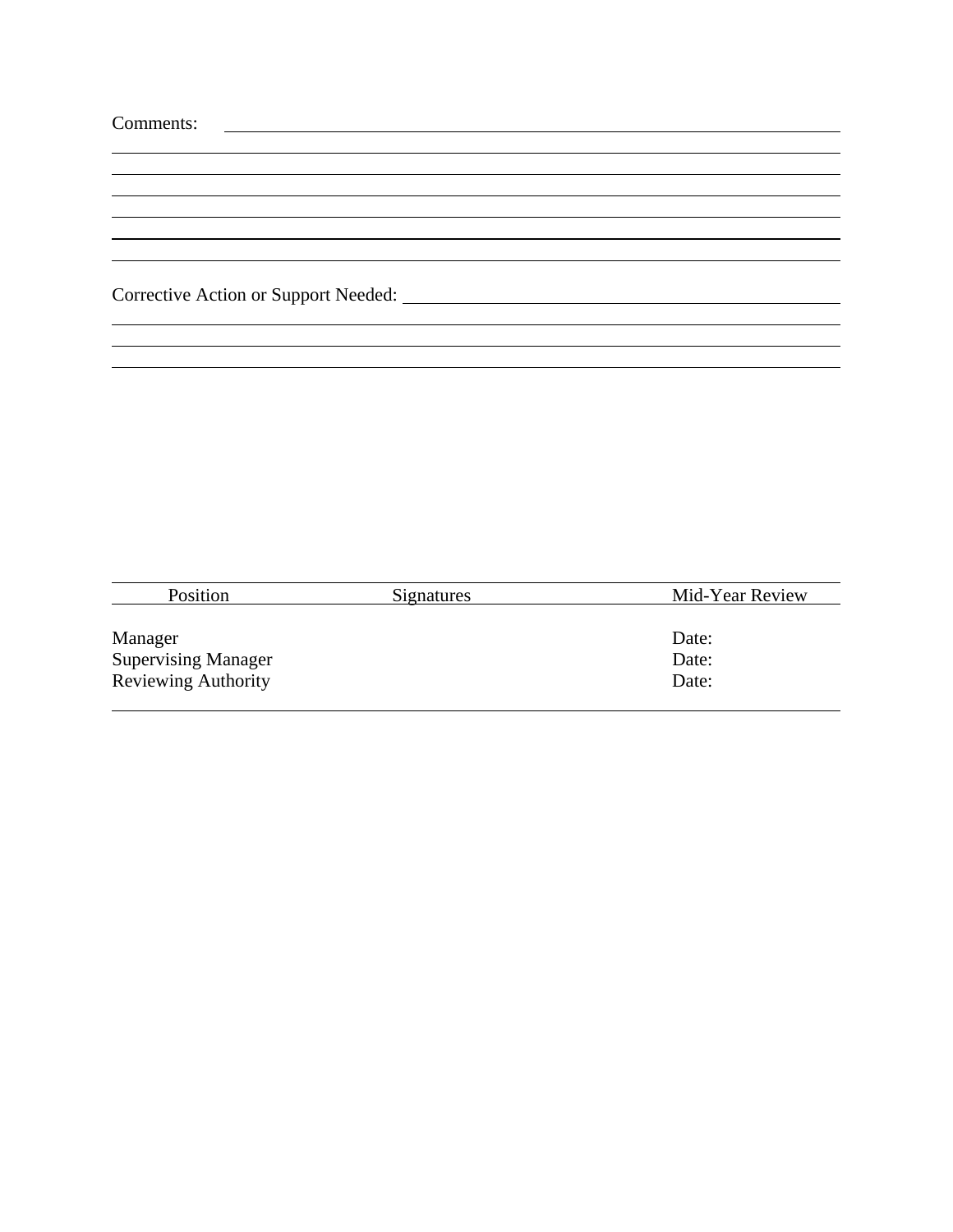## **ANNUAL REVIEW**

At the end of the twelve month period, the manager and supervising manager will meet to determine whether each priority performance objective has been accomplished. The supervising manager will also assess performance, after discussion with the manager, terms of the key performance factors.

### **Priority Performance Objectives**

| 1. |           | Results: Exceeded Accomplished Did not Accomplish      |
|----|-----------|--------------------------------------------------------|
| 2. |           | Results: Exceeded Accomplished Did not Accomplish      |
| 3. |           | Results: Exceeded <u>Complished</u> Did not Accomplish |
| 4. |           | Results: Exceeded Accomplished Did not Accomplish      |
| 5. | Comments: | Results: Exceeded Accomplished Did not Accomplish      |

## **Key Performance Factors**

Managers will also be appraised against each of the criteria on the ensuring pages using the following three part rating scale:

| <b>Exceeds</b><br><b>Expectations</b>       | The manager consistently performs above and beyond what is expected<br>from a person in that position.                                                                                 |  |  |
|---------------------------------------------|----------------------------------------------------------------------------------------------------------------------------------------------------------------------------------------|--|--|
|                                             | Demonstrates a great deal of initiative in solving problems or overcoming<br>obstacles that might otherwise impede performance.                                                        |  |  |
| <b>Meets</b><br><b>Expectations</b>         | The manager performs at a level expected of a person in that position.<br>S/he possesses and utilizes the knowledge and skills needed to meet the<br>responsibilities of the position. |  |  |
| <b>Does not Meet</b><br><b>Expectations</b> | The manager's performance falls below what is expected for a person in<br>that position.                                                                                               |  |  |
|                                             | Improvement in the manager's knowledge and skill or a greater individual<br>effort is needed to bring that person up to standard.                                                      |  |  |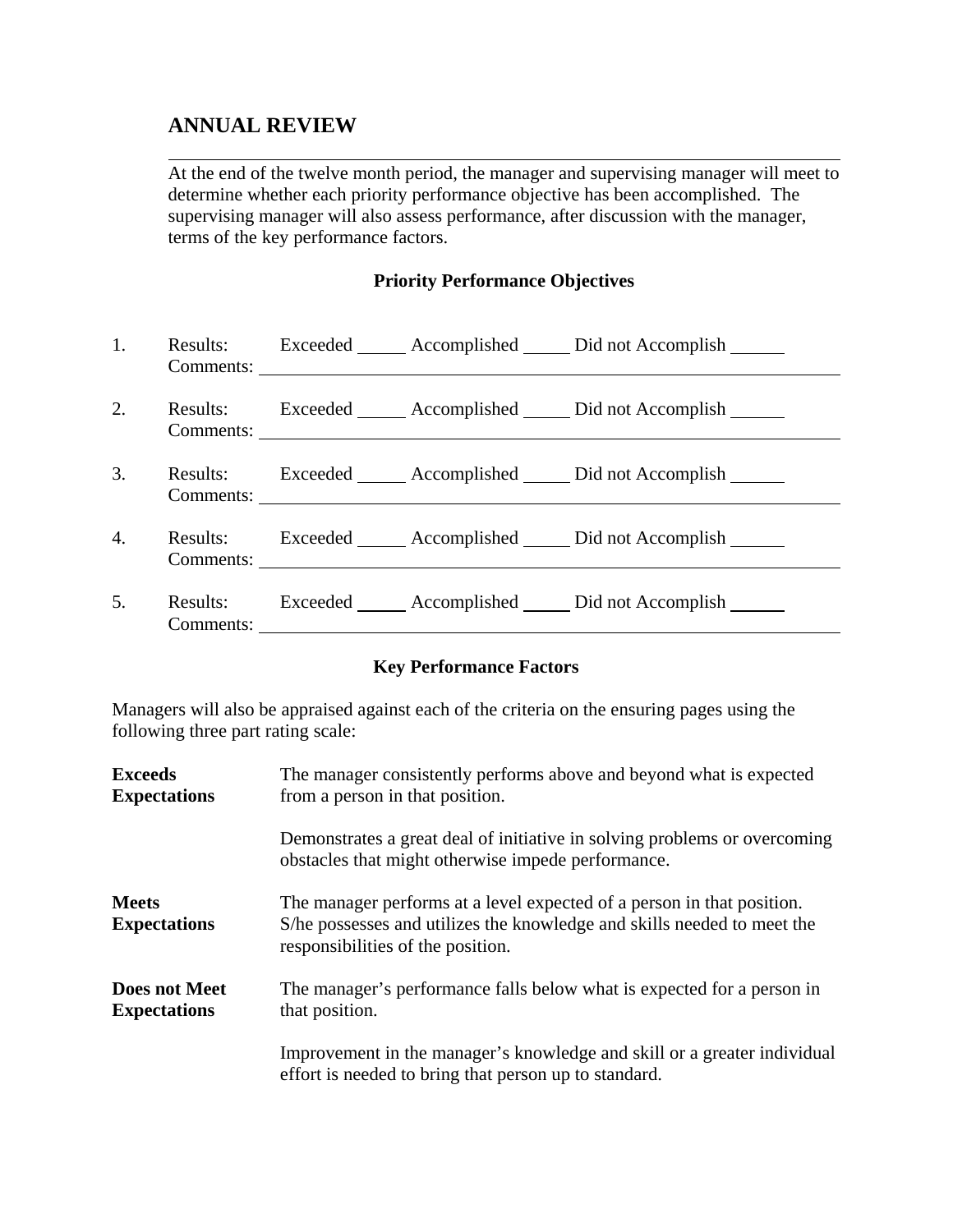## **PERFORMANCE CRITERIA**

|    |           |                                                                                                                                                                                                                                                                      | E | M | D |  |
|----|-----------|----------------------------------------------------------------------------------------------------------------------------------------------------------------------------------------------------------------------------------------------------------------------|---|---|---|--|
| 1. |           | Communication                                                                                                                                                                                                                                                        |   |   |   |  |
|    | A.        | Presents plans, ideas, and issues in a clear<br>concise and persuasive manner to diverse<br>audiences.                                                                                                                                                               |   |   |   |  |
|    | <b>B.</b> | Listens intently to others. Is open to and<br>solicits reactions and ideas.                                                                                                                                                                                          |   |   |   |  |
|    | C.        | Cooperates with (and insures that his or her<br>staff cooperates with) other departments by<br>consistently meeting commitments, freely<br>sharing information, informing them about<br>actions that will affect them, and seeking<br>their input where appropriate. |   |   |   |  |
|    | D.        | Handles conflict situations calmly and<br>constructively by reducing tensions, getting<br>at the real issue and (where possible)<br>reconciling differences.                                                                                                         |   |   |   |  |
|    | <b>E.</b> | Written reports are clear, well organized,<br>And accurate.                                                                                                                                                                                                          |   |   |   |  |
|    |           | <b>Summary Appraisal:</b>                                                                                                                                                                                                                                            |   |   |   |  |
|    | Comments: |                                                                                                                                                                                                                                                                      |   |   |   |  |
|    |           |                                                                                                                                                                                                                                                                      |   |   |   |  |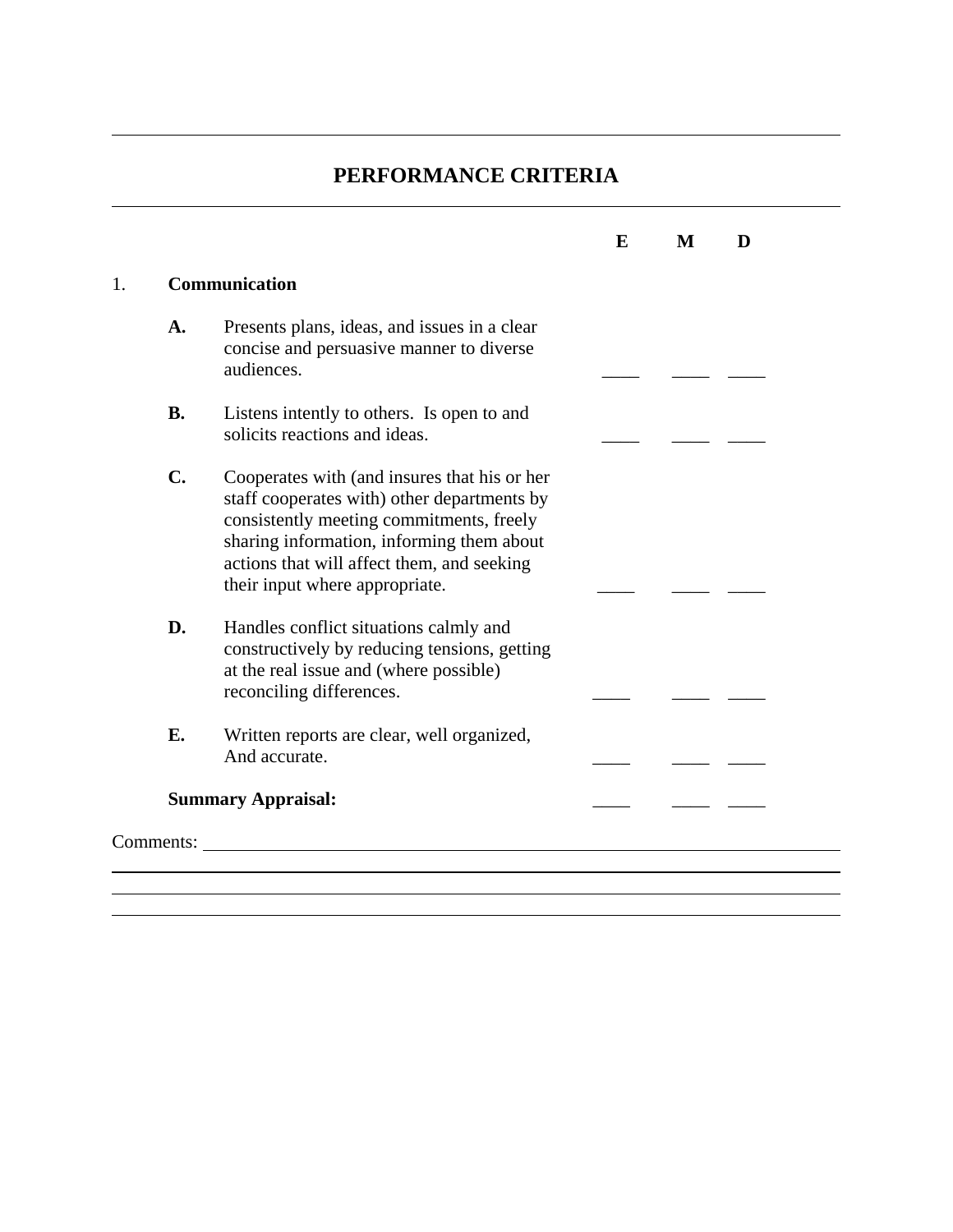**E M D** 

 $\overline{\phantom{a}}$ 

## 2. **Managing Personnel**

| A.             | Develops staff into competent professionals;<br>promotes and organizes appropriate training<br>and development opportunities.                                                       |  |  |
|----------------|-------------------------------------------------------------------------------------------------------------------------------------------------------------------------------------|--|--|
| <b>B.</b>      | Fully delegates responsibility and authority<br>to employees who are able to accept it.                                                                                             |  |  |
| $\mathbf{C}$ . | Through a combination of training,<br>guidance, and coaching, achieves quality<br>performance from his or her employee.                                                             |  |  |
| D.             | Does a thoughtful and complete appraisal<br>of each employee's performance, focusing<br>on specific job-related behavior.                                                           |  |  |
| E.             | Deals quickly and skillfully with performance<br>issues or situations that might adversely affect<br>the morale of the staff, the quality of services,<br>or the image of the town. |  |  |
|                | <b>Summary Appraisal:</b>                                                                                                                                                           |  |  |
| Comments:      |                                                                                                                                                                                     |  |  |

<u> 1989 - Johann Stoff, deutscher Stoffen und der Stoffen und der Stoffen und der Stoffen und der Stoffen und de</u>

## 3. **Financial Management**

| A. | Prepares budget requests on schedule.<br>Requests reflect the department's major<br>objectives and are accurate and well-<br>substantiated. |  |  |
|----|---------------------------------------------------------------------------------------------------------------------------------------------|--|--|
| В. | Consistently operates within budgeted<br>amounts; no overruns occur without<br>prior justification and approval.                            |  |  |
|    | Seriously attempts to develop and<br>implement cost reductions.                                                                             |  |  |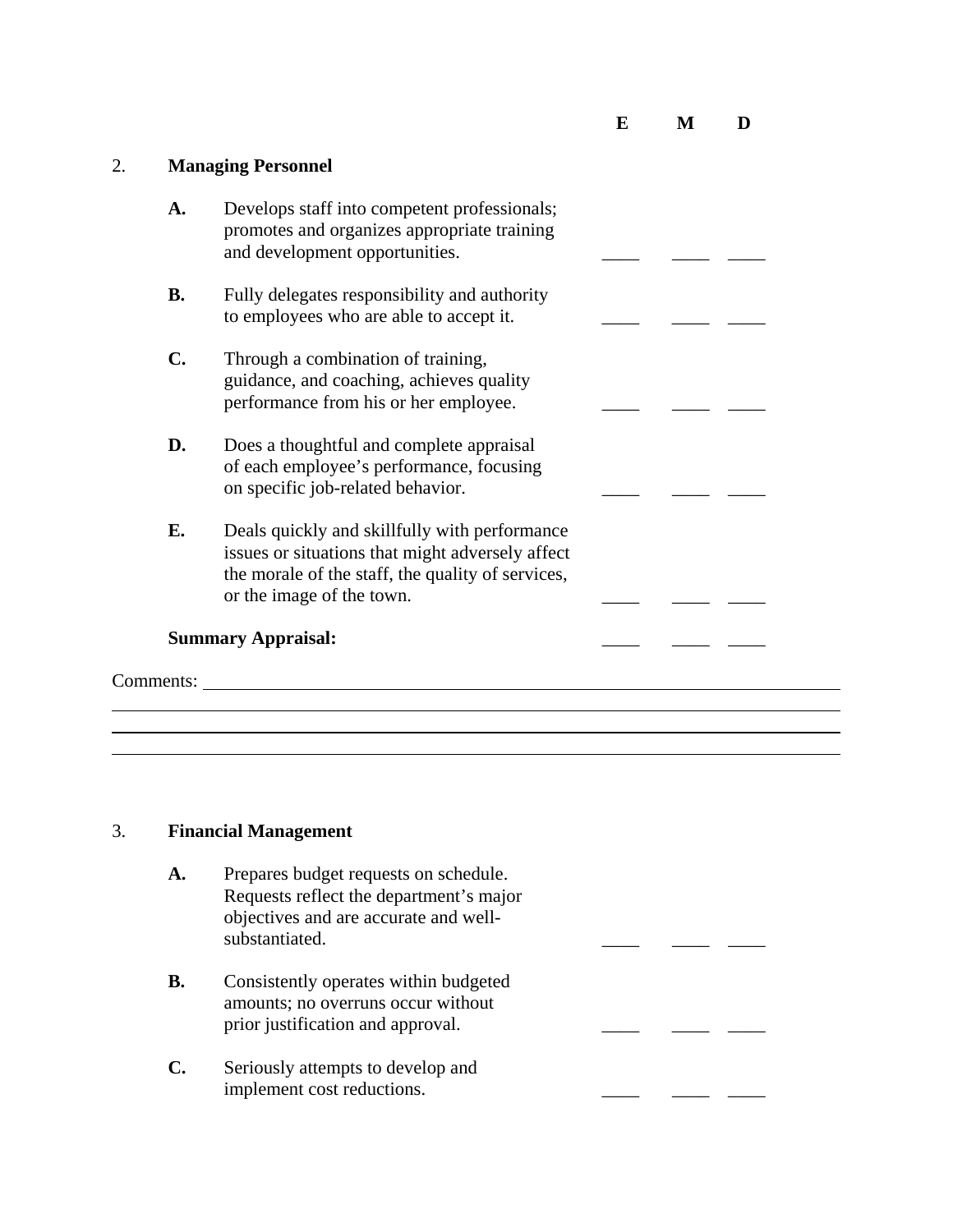|           |                                      | E | М |  |
|-----------|--------------------------------------|---|---|--|
| D.        | Make cost-effective use of overtime. |   |   |  |
|           | <b>Summary Appraisal:</b>            |   |   |  |
| Comments: |                                      |   |   |  |
|           |                                      |   |   |  |

## 4. **Planning and Organization**

| A.             | Anticipates problems before they arise and                                                                                                                                 |  |  |
|----------------|----------------------------------------------------------------------------------------------------------------------------------------------------------------------------|--|--|
| <b>B.</b>      | Each year, produces a well-thought out plan<br>of action to implement major departmental<br>objectives.                                                                    |  |  |
| $\mathbf{C}$ . | Clearly establishes priorities and communicates,<br>those to the staff, insures that important things<br>are completed first.                                              |  |  |
| D.             | Involves staff and others in the planning<br>process, helping them to become better<br>planners.                                                                           |  |  |
| Е.             | Insures that objectives are achieved as<br>efficiently as possible by the way he/she<br>organizes the work, assigns personnel,<br>marshals resources, and follows through. |  |  |
|                | <b>Summary Appraisal:</b>                                                                                                                                                  |  |  |
| Comments:      |                                                                                                                                                                            |  |  |
|                |                                                                                                                                                                            |  |  |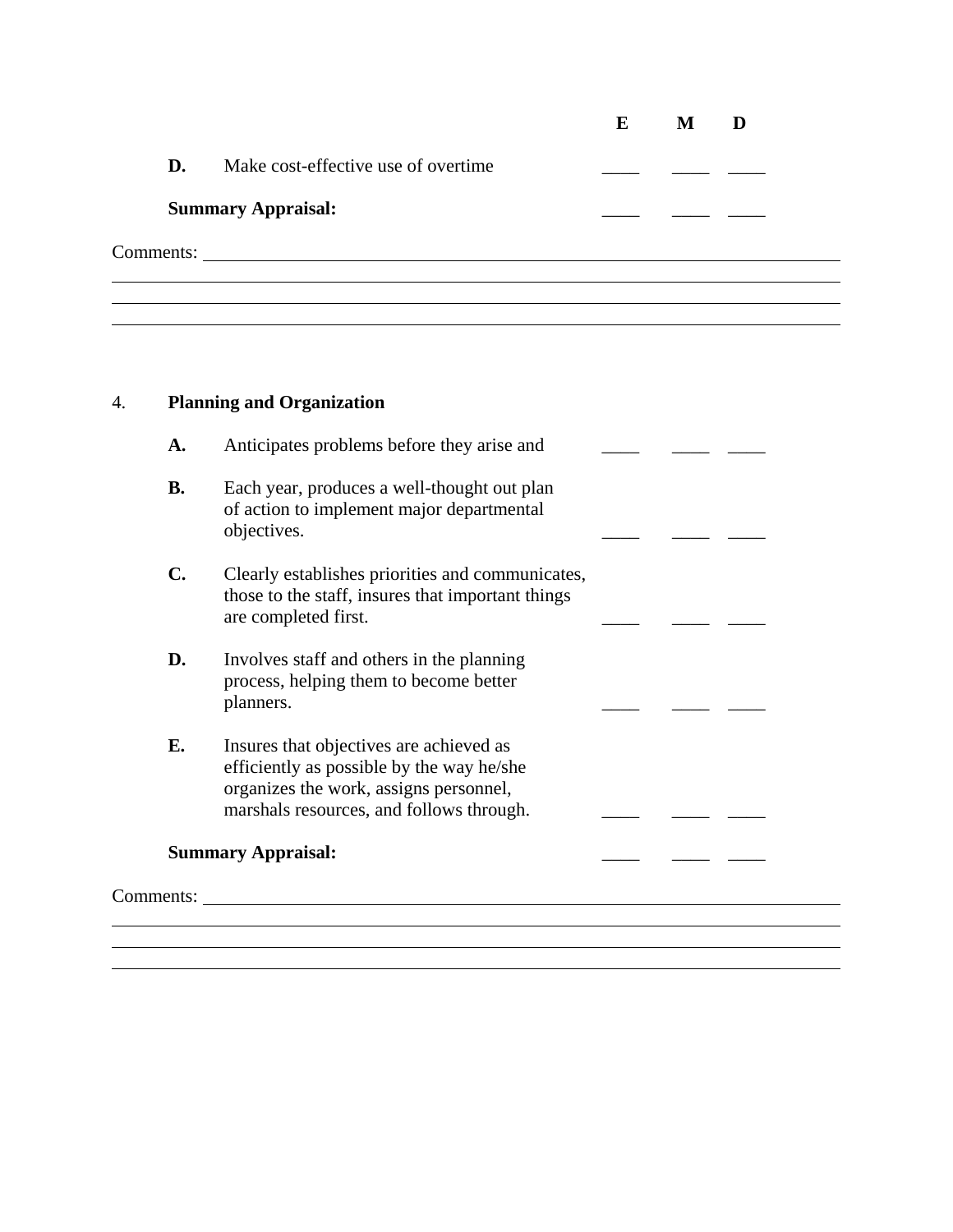5. **Innovation A.** Comes up with fresh, new approaches to departmental problems, or to serving citizens or users of the department's services. **B.** Actively involves and supports others in the search for innovative ideas. \_\_\_\_ \_\_\_\_ \_\_\_\_ **C.** Finds creative ways to secure non-tax, resources. \_\_\_\_ \_\_\_\_ \_\_\_\_ **D.** Finds creative ways to produce higher levels of service at the same cost or maintain the same services at a reduced cost. \_\_\_\_ \_\_\_\_ \_\_\_\_ **Summary Appraisal:**  $\qquad \qquad \qquad \qquad$ Comments: <u> 1989 - Johann Stoff, amerikansk politiker (\* 1908)</u>

 $\overline{a}$ 

**E M D**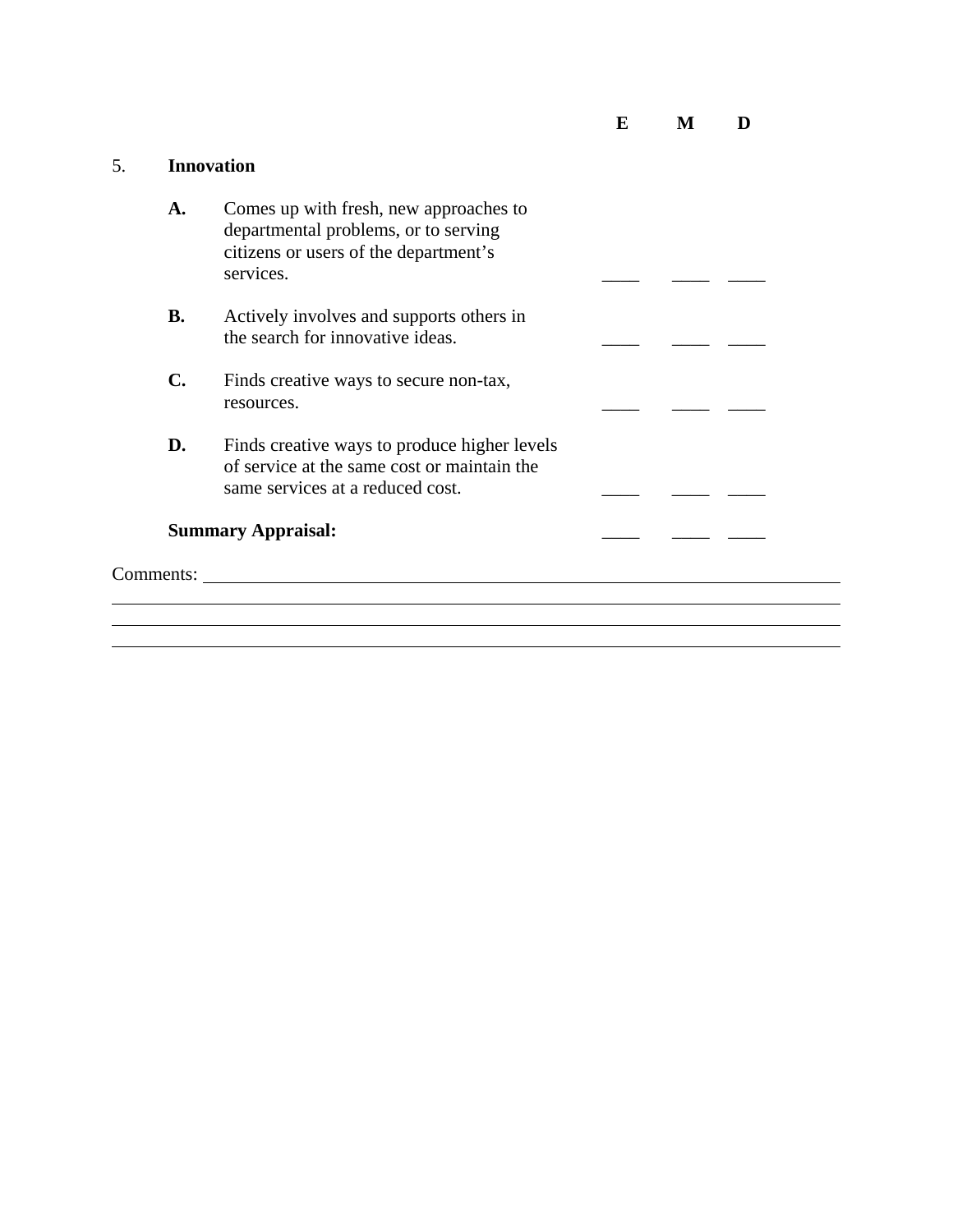#### **PROFESSIONAL DEVELOPMENT**

<u> 1989 - Johann Stoff, deutscher Stoffen und der Stoffen und der Stoffen und der Stoffen und der Stoffen und d</u>

Specific skills and knowledge to be developed during the year.

Training and Development Plan for the manager.

 $\overline{a}$ 

 $\overline{a}$  $\overline{a}$ 

 $\overline{a}$  $\overline{a}$ 

#### **SIGNATURES/APPROVALS**

| <b>Supervising Manager:</b>                 |                                                                                                                                                                 |
|---------------------------------------------|-----------------------------------------------------------------------------------------------------------------------------------------------------------------|
|                                             |                                                                                                                                                                 |
|                                             | Date:                                                                                                                                                           |
| Comments on the overall appraisal           |                                                                                                                                                                 |
|                                             |                                                                                                                                                                 |
|                                             |                                                                                                                                                                 |
|                                             |                                                                                                                                                                 |
| mean the manager agrees with the appraisal. | Please Note: The manager's signature indicates that he or she has seen the<br>appraisal and discussed it with the supervising manager, but does not necessarily |
| Manager's:                                  |                                                                                                                                                                 |
|                                             | Date:                                                                                                                                                           |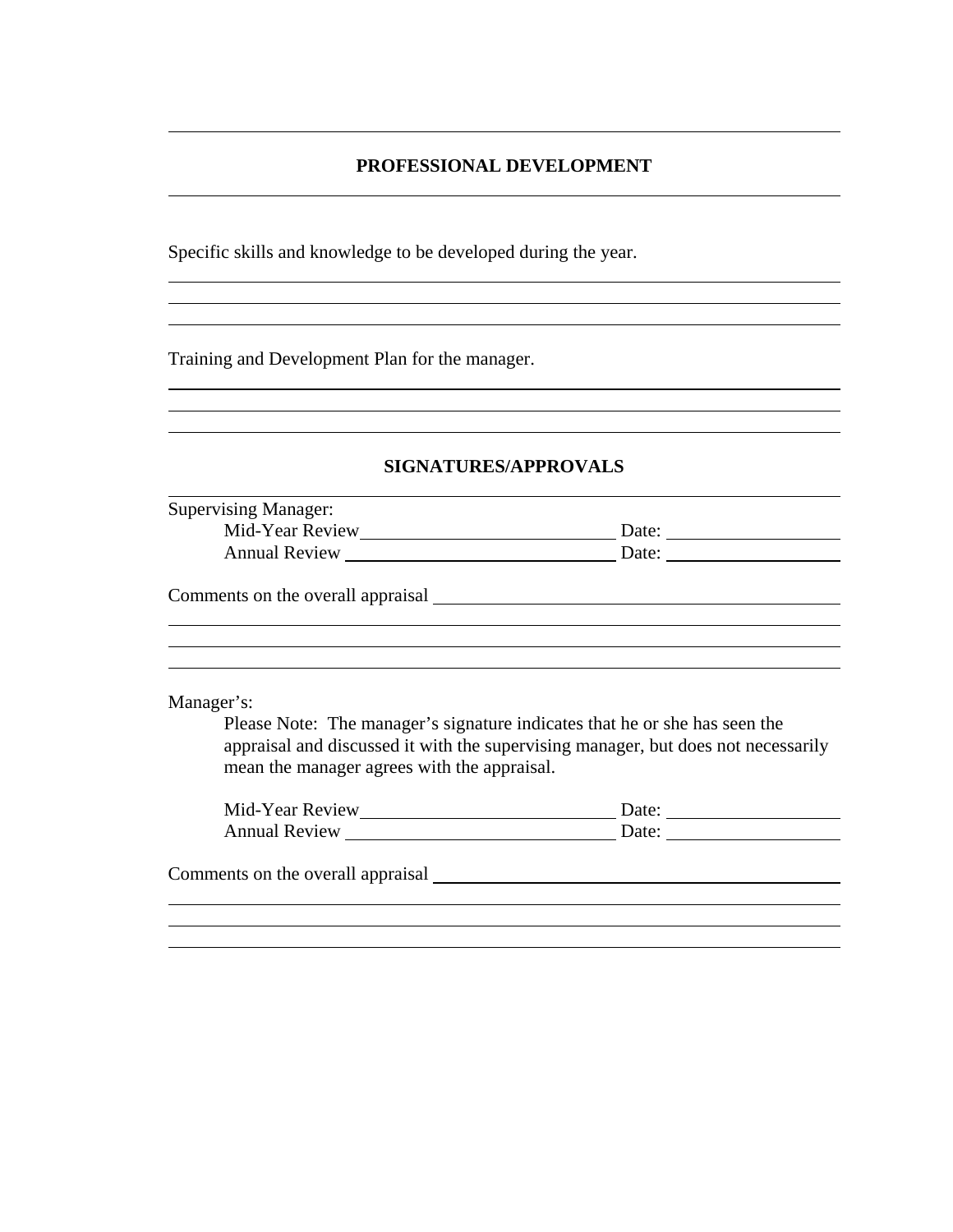## **TOWN OF MONTAGUE**

 $\overline{a}$ 

 $\overline{a}$ 

## **PERFORMANCE APPRAISAL SYSTEM (FOR NON-MANAGERS)**

| <b>Position</b> |        |
|-----------------|--------|
| Appraisal year  |        |
| Mid-Year        | Annual |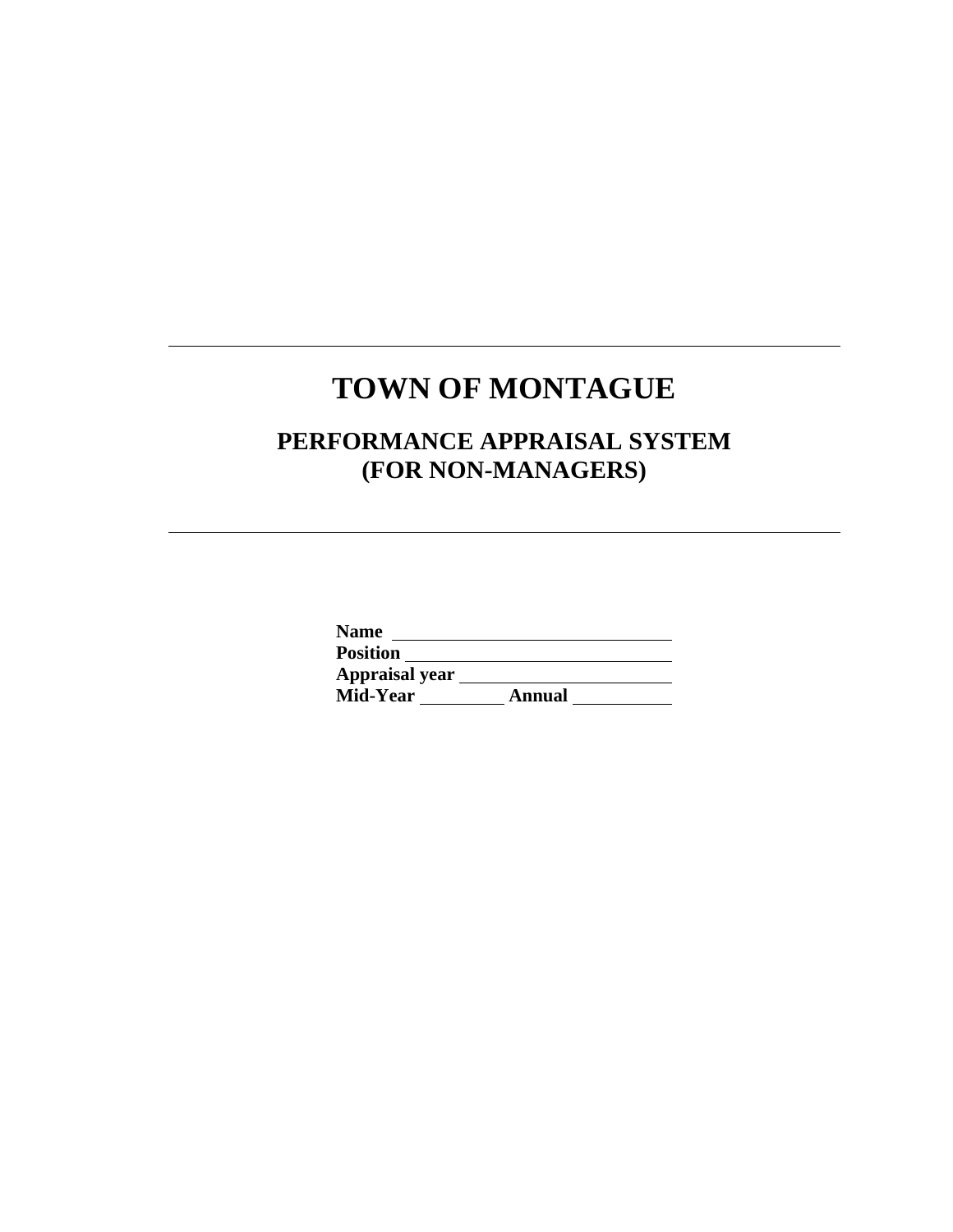## **PERFORMANCE PLAN**

## **KEY PERFORMANCE FACTORS**

At the beginning of each appraisal year, the employee and his/her supervisor jointly review **key performance factors** to clarify how they will apply specifically to the employee's performance. A mutual understanding should be reached on expectations in each of these areas. Any specific or important agreements on performance expectations should be recorded below:

| <b>Quality of</b>                   |                     |                  |
|-------------------------------------|---------------------|------------------|
| Work:                               |                     |                  |
|                                     |                     |                  |
|                                     |                     |                  |
|                                     |                     |                  |
|                                     |                     |                  |
|                                     |                     |                  |
|                                     |                     |                  |
| <b>Dealing Effectively with the</b> |                     |                  |
|                                     |                     |                  |
|                                     |                     |                  |
|                                     |                     |                  |
|                                     |                     |                  |
|                                     |                     |                  |
|                                     |                     |                  |
|                                     |                     |                  |
| Job                                 |                     |                  |
|                                     |                     |                  |
|                                     |                     |                  |
|                                     |                     |                  |
|                                     |                     |                  |
| <b>Supervision (supervisors</b>     |                     |                  |
|                                     |                     |                  |
|                                     |                     |                  |
|                                     |                     |                  |
|                                     |                     |                  |
|                                     | Position Signatures | Performance Plan |
|                                     |                     |                  |
| Employee                            |                     | Date:            |
| Supervisor                          |                     | Date:            |
| <b>Reviewing Authority</b>          |                     | Date:            |
|                                     |                     |                  |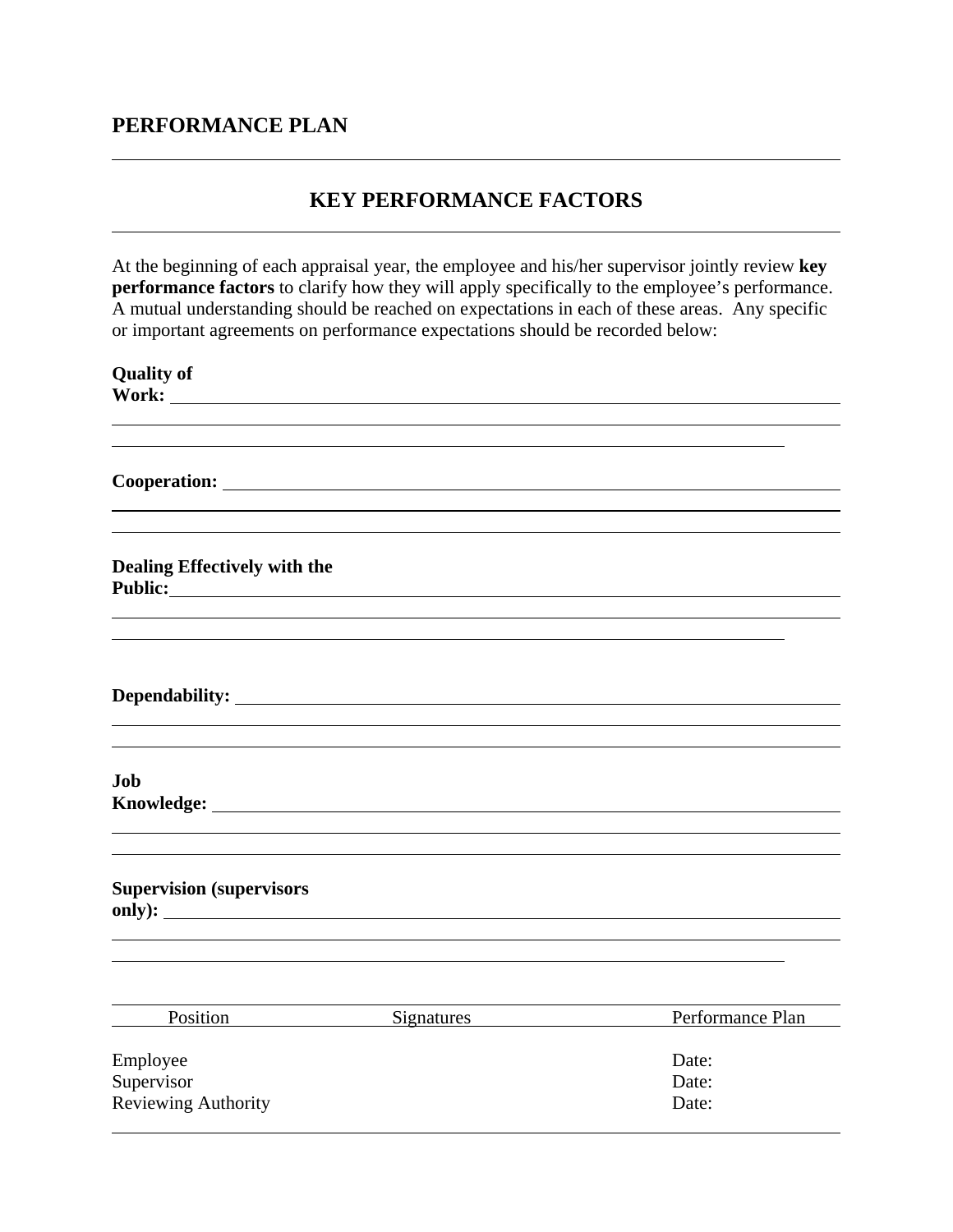#### **MID YEAR REVIEW**

l

 $\overline{a}$ 

 $\overline{a}$ 

During the mid-year review process, the Supervisor will:

1. Go over the employee's performance for the first six months, reviewing any informal notes s/he might have taken. The supervisor will sit down with each employee in a comfortable setting to discuss his or her appraisal, citing specific accomplishments and areas of strong performance as well as areas needing work.

This is also a time to elicit feedback from the employee – both his or her reaction to the appraisal and any thoughts about how the supervisor helped or did not help the employee to perform effectively.

If the employee disagrees with the appraisal, he or she will have an opportunity to express that difference of opinion verbally at the meeting and in writing on the "comments" section of the form.

- 2. In addition to informal discussions of progress, the employee and supervisor should review employee's performance with respect to the five **Key Performance Factors**. Employees will be rated for each of these criteria using the **rating scale** that follows. The supervisor will arrive at a "summary appraisal" for each of the criteria on the form, by rating each of the sub-items. The summary need not be an exact average of the ratings of the sub-items; some of those items might be more important than others in a specific department. Also the supervisor need not calculate an overall score on the mid-year review. The intent is to focus on the specific areas of performance
- 3. Both parties, as well as the second-level reviewer, are asked to sign and date the form.

## **1. THE RATING SCALE**

| <b>Exceeds</b><br><b>Expectations</b>       | The employee consistently performs above and beyond what is expected<br>for a person in that position.                                                                   |
|---------------------------------------------|--------------------------------------------------------------------------------------------------------------------------------------------------------------------------|
|                                             | The employee requires less than usual supervision and demonstrates<br>initiative in solving problems or overcoming obstacles that might<br>otherwise impede performance. |
| <b>Meets</b><br><b>Expectations</b>         | The employee performs at a level expected of a person in that position.                                                                                                  |
|                                             | S/he possesses and utilizes the knowledge and skills needed to meet the<br>responsibilities of the position. Normal supervision and follow up are<br>required.           |
| <b>Does not Meet</b><br><b>Expectations</b> | The employee's performance falls below what is expected for a person in<br>that position.                                                                                |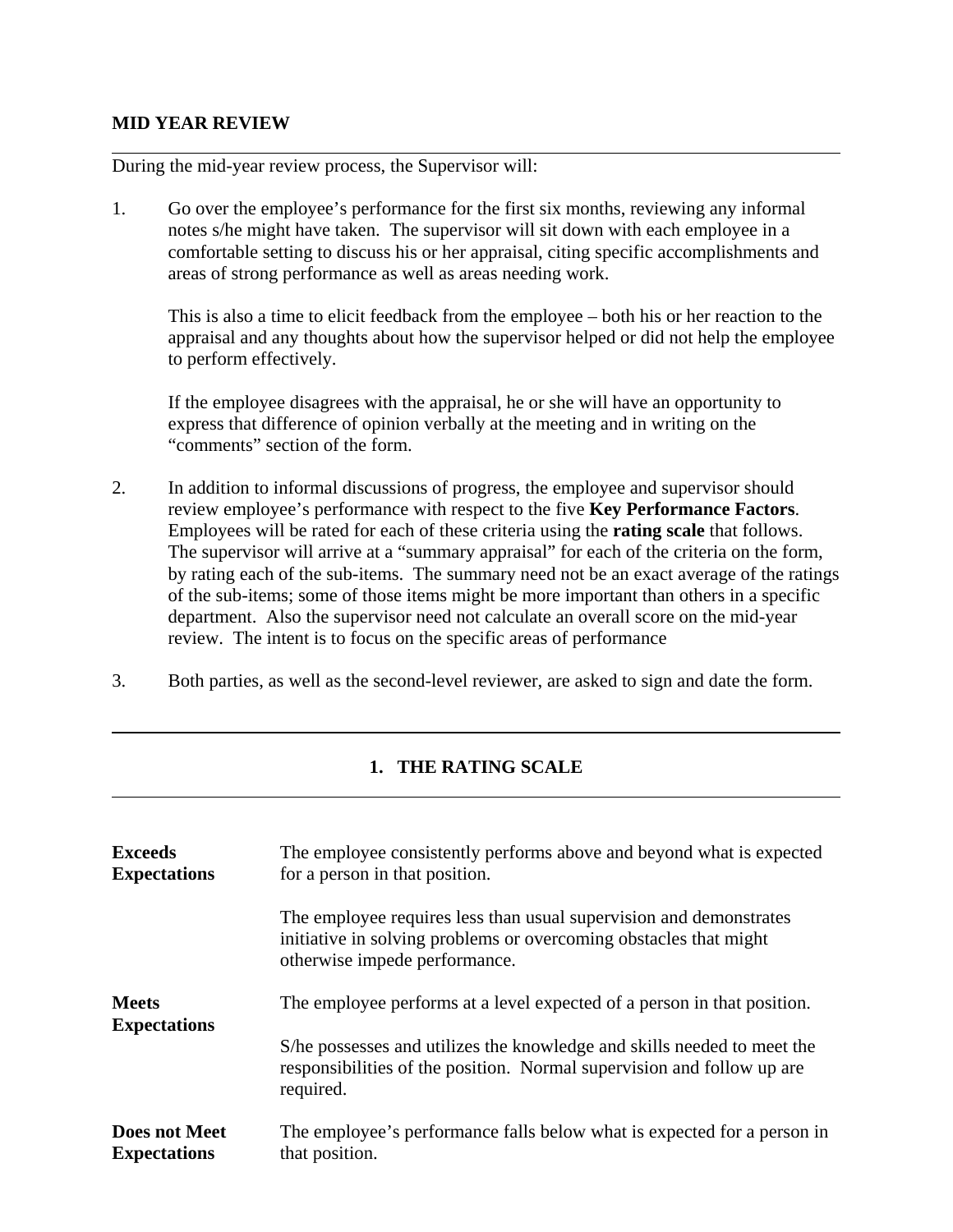Improvement in the employee's knowledge and skill or a greater individual effort is needed to bring that person up to standard.

More than usual supervision and follow-up are required.

## **2. KEY PERFORMANCE FACTORS**

|                                               | Exceeds<br>Expectations                 | Meets<br>Expectations | Does not Meet<br>Expectations |
|-----------------------------------------------|-----------------------------------------|-----------------------|-------------------------------|
| <b>Quality of Work</b>                        |                                         |                       |                               |
| Cooperation                                   |                                         |                       |                               |
| Dealing Effectively<br>with the Public        |                                         |                       |                               |
| Dependability                                 |                                         |                       |                               |
| Job Knowledge:                                |                                         |                       |                               |
| Supervision<br>(Supervisors Only) ___________ |                                         |                       |                               |
| Comments including                            | Corrective Action Needed: New York 1988 |                       |                               |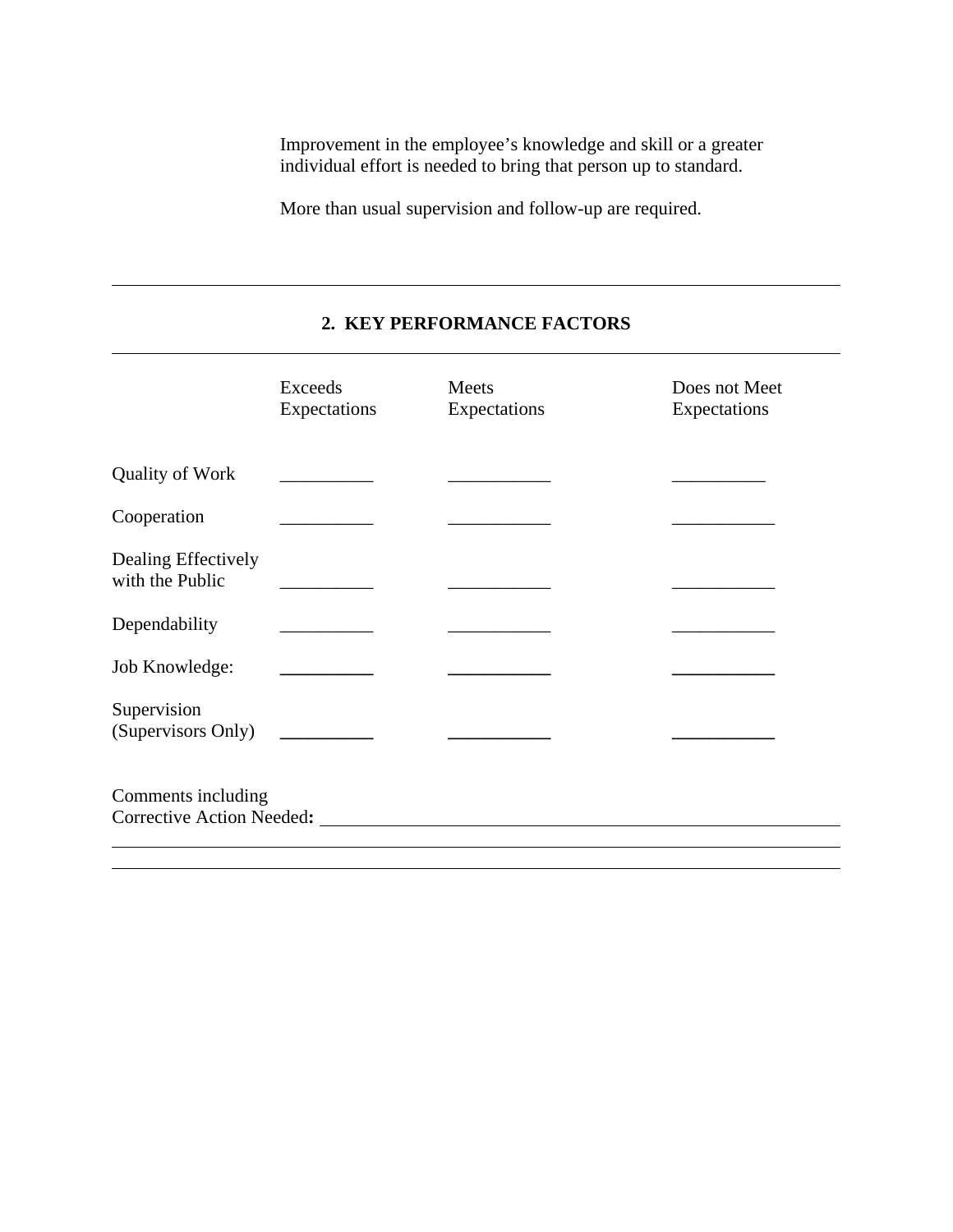## **ANNUAL REVIEW**

The Annual Review is the supervisor's final evaluation of the employee's overall performance during the appraisal year. The meeting should include an appraisal of the employee's performance against each of the five Key Performance Factors, checking the appropriate box and including written comments about each factor. The Annual Review follows essentially the same process as the mid-year review, with a few exceptions:

- The appraisal is for the full year of performance
- The supervisor will rate the employee for all sub-items and calculate the **total score** for the appraisal (i.e. the sum of the **summary appraisal** scores of the five performance criteria).
- The supervisor and employee will discuss any **professional development needs** and sketch out a plan

## **PERFORMANCE CRITERIA**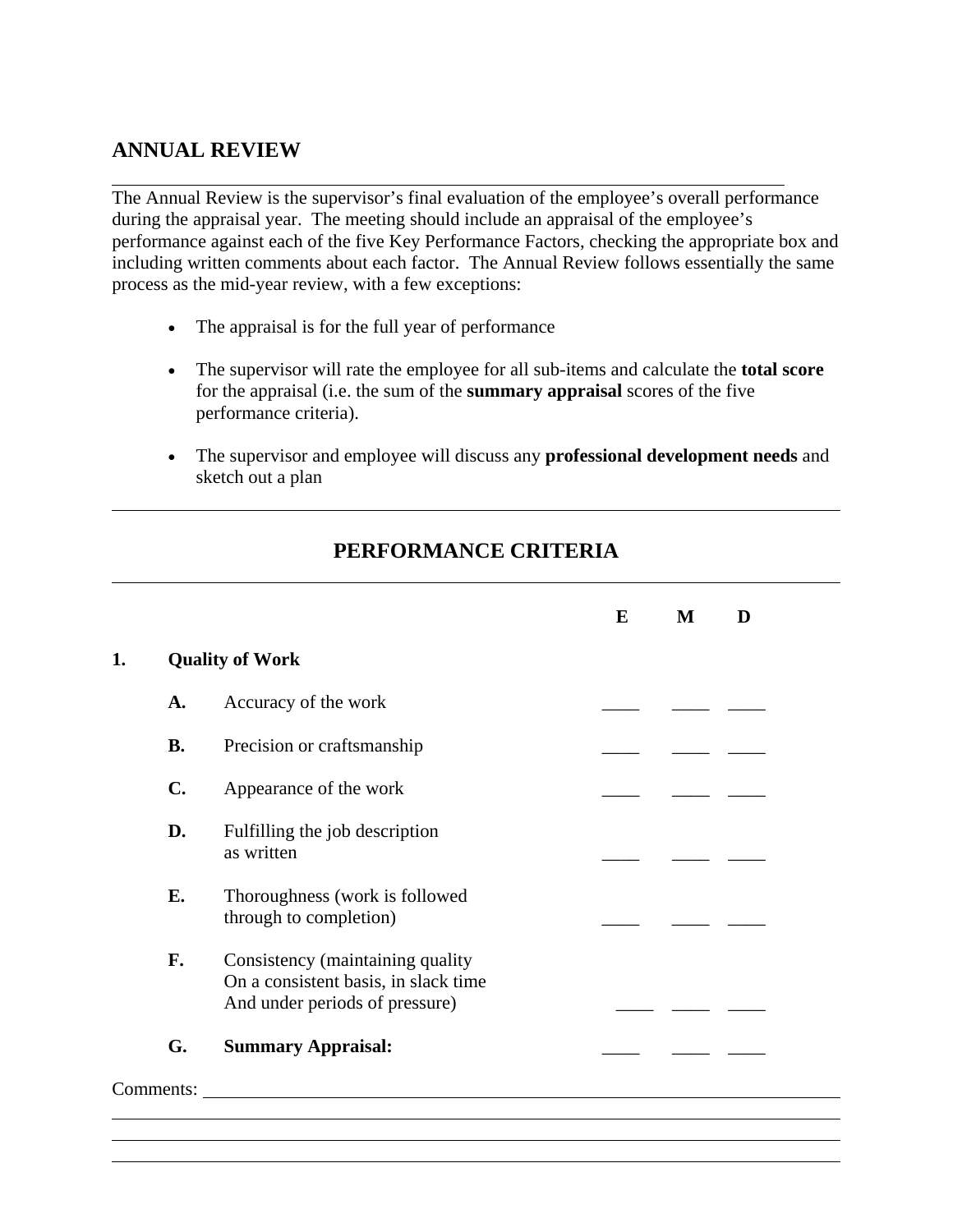**E M D** 

**2. Cooperation**  Refers to the extent to which the employee Is willing to assist others and demonstrates Flexibility on the job. An employee would Be rated high if s/he: A. Works well with others **B.** Observes established channels of communication. **C.** Demonstrates the ability to adjust to changing situations or out-of-the ordinary problems. **D.** Summary Appraisal Comments:

**3. Dealing Effectively with the Public** Refers to the way in which the employee interacts with the public. An employee would be rated high if s/he:

l

- **A.** Listens attentively to members of the public and takes the time to understand their complaints, questions or problems.
- **B.** Responds promptly to members of the public as circumstances warrant.  $\frac{1}{\sqrt{2}}$  and  $\frac{1}{\sqrt{2}}$  and  $\frac{1}{\sqrt{2}}$  and  $\frac{1}{\sqrt{2}}$  and  $\frac{1}{\sqrt{2}}$  and  $\frac{1}{\sqrt{2}}$  and  $\frac{1}{\sqrt{2}}$  and  $\frac{1}{\sqrt{2}}$  and  $\frac{1}{\sqrt{2}}$  and  $\frac{1}{\sqrt{2}}$  and  $\frac{1}{\sqrt{2}}$  and  $\frac{1}{\sqrt{2}}$  and  $\frac{1}{\sqrt$
- **C.** Defuses hostility (whenever possible and doesn't get pulled into unnecessary arguments.
- **D.** Deals with members of the public in a calm, courteous, and friendly manner both in person an don the telephone.
- **E.** Summary Appraisal: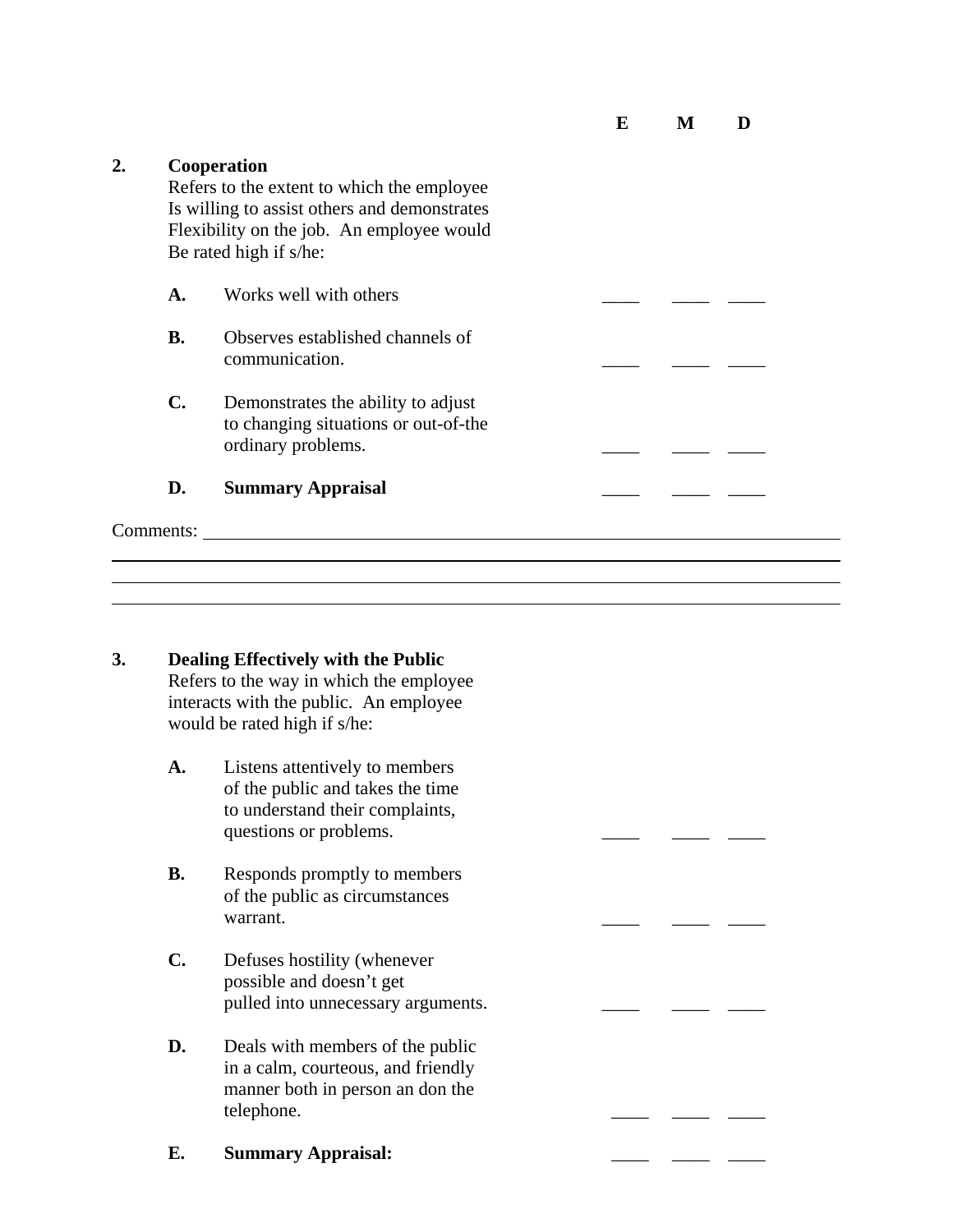Comments:

 $\overline{a}$ 

#### **4. Dependability**

Refers to the extent to which the employee can be relied upon to be on the job and to complete assigned work on the job. An employee would be rated high if s/he:

| A.        | Completes work as scheduled<br>(on a timely basis)                                                            |  |  |
|-----------|---------------------------------------------------------------------------------------------------------------|--|--|
| <b>B.</b> | Manages his or her time well;<br>consistently meets deadlines                                                 |  |  |
| C.        | Is regularly in attendance                                                                                    |  |  |
| D.        | Is consistently punctual (starting)<br>and ending times, lunches and<br>breaks, and arriving on the job site) |  |  |
| Е.        | <b>Summary Appraisal</b>                                                                                      |  |  |

Comments:

l

### **5. Job Knowledge**

Refers to knowledge and skills necessary for effective performance of the job (as described in the job description). Consider such areas as:

- A. Understanding departmental policies, rules and work procedures
- **B.** Ability to effectively use required equipment (e.g. computers, heavy equipment, hand tools, etc.)
- **C.** Knowing and applying safety procedures related to the job and the work area.